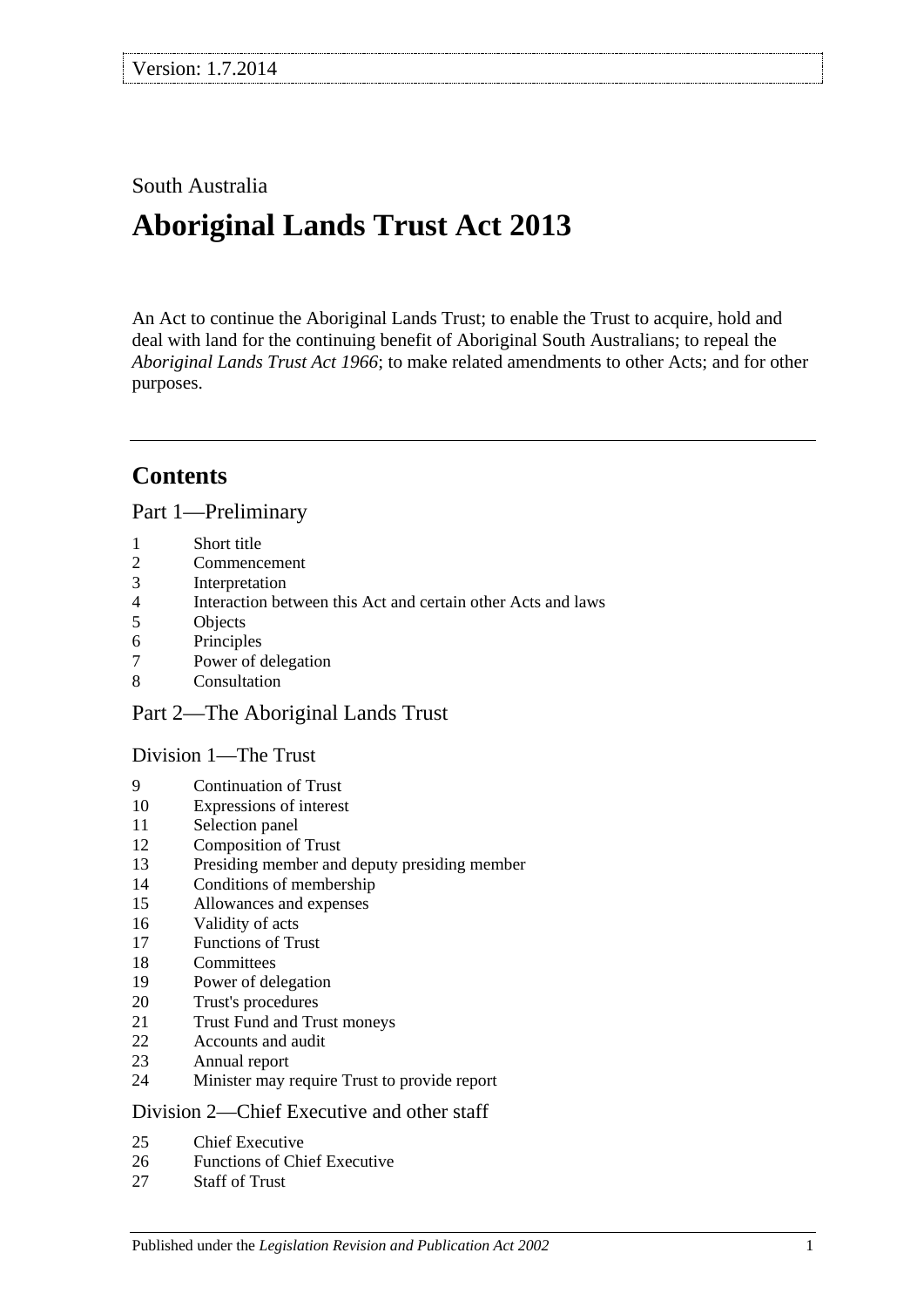#### [Use of facilities](#page-13-2)

#### Division [3—Direction and suspension of Trust](#page-13-3)

- [Minister may direct Trust to take certain action etc](#page-13-4)
- [Minister may suspend Trust in certain circumstances](#page-14-0)
- [Use of facilities](#page-15-0)
- [Offence](#page-15-1)

### Part [3—Commercial Development Advisory Committee](#page-16-0)

- [Commercial Development Advisory Committee](#page-16-1)
- [Presiding member](#page-16-2)
- [Conditions of membership](#page-16-3)
- [Allowances and expenses](#page-17-0)
- [Validity of acts](#page-17-1)
- [Functions of Commercial Development Advisory Committee](#page-17-2)
- [Procedures of Commercial Development Advisory Committee](#page-17-3)
- [Use of facilities](#page-18-0)

Part [4—Trust Land](#page-18-1)

#### Division [1—Acquiring Trust Land](#page-18-2)

- [Transfer of certain land to Trust](#page-18-3)
- [Register of Trust Land](#page-19-0)

#### Division [2—Dealing with Trust Land](#page-19-1)

- [Inalienability of Trust Land](#page-19-2)
- [Dealing with Trust Land](#page-19-3)

#### Division [3—Trust may appoint person to manage Trust Land](#page-20-0)

- [Trust may appoint person or body to manage Trust Land](#page-20-1)
- [Manager may direct lessee](#page-21-0)<br>47 Offences
- **[Offences](#page-21-1)**

## Part [5—Commercial and other activities of Trust](#page-21-2)

[Trust may enter into commercial transactions etc as it thinks fit](#page-21-3)

#### Part [6—Regulation of liquor and other substances on Trust Land](#page-21-4)

- [Regulations may prohibit consumption etc of regulated substances on Trust Land](#page-21-5)
- Application of the *[Public Intoxication Act](#page-22-0) 1984* to certain Trust Land

#### Part [7—Mining operations etc on Trust Land](#page-23-0)

- [Interpretation](#page-23-1)
- [Interaction between this Act and mining Acts](#page-24-0)
- [Permission required to carrying out mining operations etc on Trust Land](#page-25-0)
- [Arbitration](#page-26-0)<br>55 Royalty
- **[Royalty](#page-28-0)**
- [Certain payments or other consideration to Trust must represent fair compensation](#page-28-1)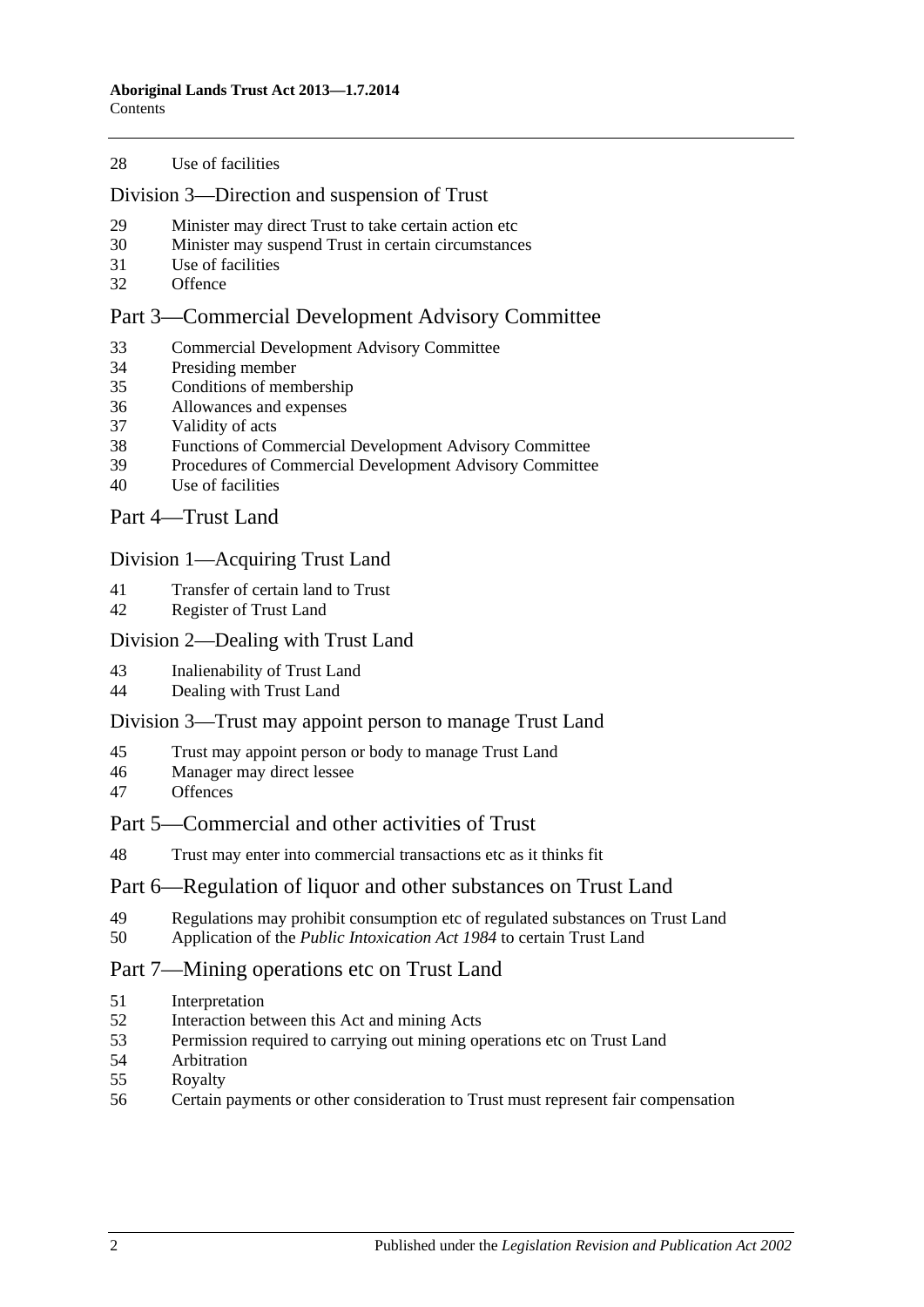Part [8—Delivery of services under](#page-28-2) *Local Government Act 1999* and *Outback [Communities \(Administration and Management\) Act](#page-28-2) 2009*

[Trust to liaise with councils etc](#page-28-3)

## Part [9—Dispute resolution](#page-29-0)

- [Conciliator](#page-29-1)
- [Dispute resolution by conciliator](#page-29-2)
- [Order compelling compliance with direction of conciliator](#page-30-0)

## Part [10—Miscellaneous](#page-30-1)

- [Exemption from stamp duty](#page-30-2)
- [Liability of directors](#page-30-3)
- [General defence](#page-30-4)
- [Confidentiality](#page-31-0)
- [Service](#page-31-1)
- [Evidentiary provision](#page-31-2)
- [Review of Trust Land](#page-32-0)
- [Review of Act by Aboriginal Lands Parliamentary Standing Committee](#page-32-1)
- [Regulations](#page-32-2)

## Schedule [1—Related amendments, repeals and transitional provisions](#page-33-0)

## Part 1—Preliminary

## [Amendment provisions](#page-33-1)

# Part 2—Amendment of *Aboriginal Heritage Act 1988*

[Amendment of section 45—Commencement of prosecutions](#page-33-2)

# Part 3—Amendment of *Aboriginal Lands Parliamentary Standing Committee Act 2003*

- [Amendment of section 3—Interpretation](#page-33-3)
- [Amendment of section 6—Functions of Committee](#page-33-4)

# Part 4—Amendment of *Real Property Act 1886*

 [Substitution of section 6](#page-33-5) Inconsistency with other Acts

# Part 5—Repeal of *Aboriginal Lands Trust Act 1966*

[Repeal of Act](#page-34-0)

# Part 6—Transitional provisions

- [Offices of Trust vacated on commencement of Act](#page-34-1)
- [Transfer of employment of Trust staff](#page-34-2)
- [Appointment of managers of Trust Land under repealed Act to continue](#page-34-3)
- [Continuation of leases and licences](#page-34-4)
- [Transitional provision for purposes of section](#page-35-0) 49
- [Transitional provisions for purposes of section](#page-35-1) 50
- [Transitional provisions—mining](#page-35-2)

# [Legislative history](#page-37-0)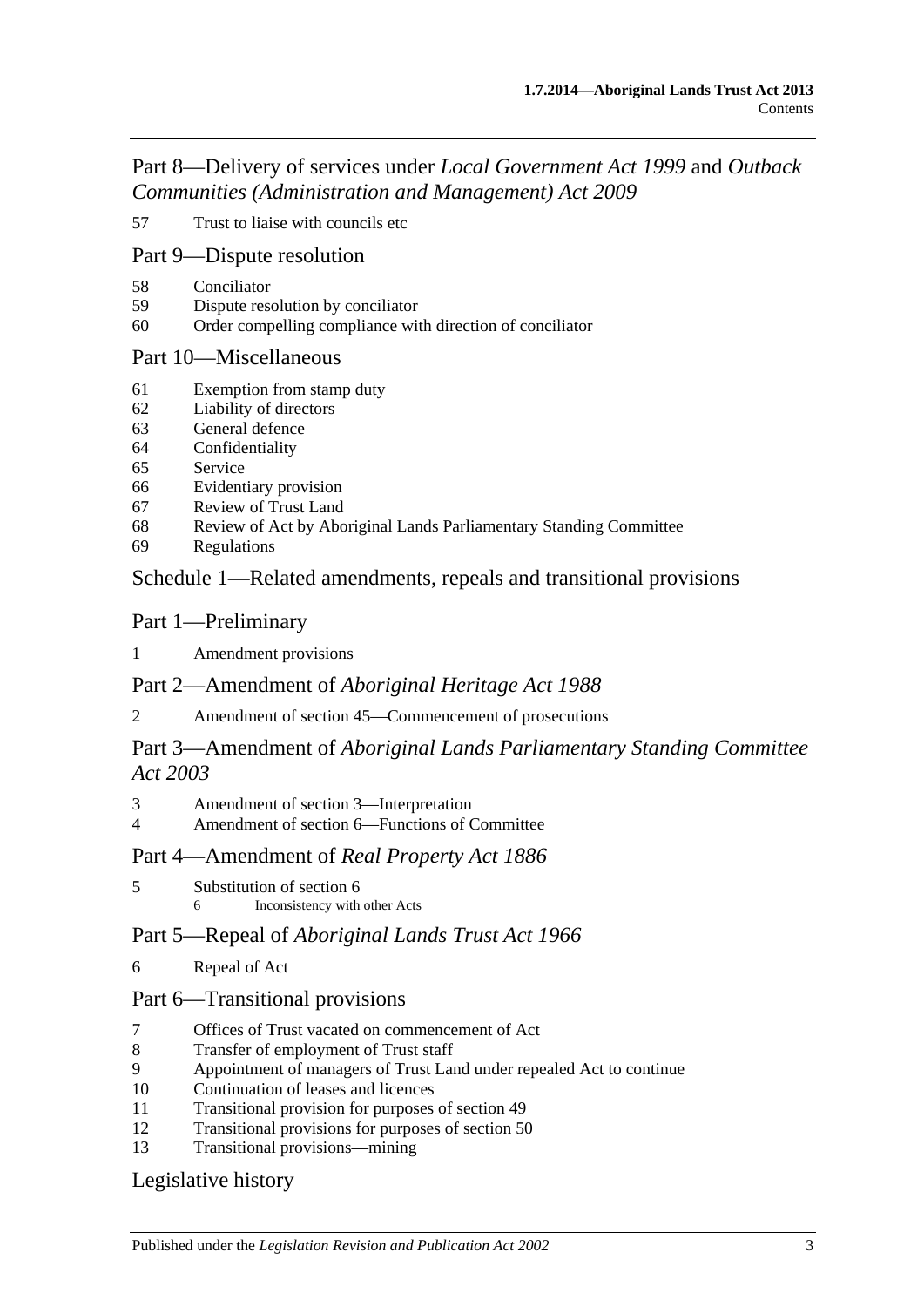## <span id="page-3-0"></span>**The Parliament of South Australia enacts as follows:**

# **Part 1—Preliminary**

## <span id="page-3-1"></span>**1—Short title**

This Act may be cited as the *Aboriginal Lands Trust Act 2013*.

## <span id="page-3-2"></span>**2—Commencement**

This Act will come into operation on a day to be fixed by proclamation.

## <span id="page-3-3"></span>**3—Interpretation**

 $(1)$  In this Act—

*Aboriginal Lands Trust* or *Trust* means the Aboriginal Lands Trust constituted under the repealed Act and continued in existence under [section](#page-6-3) 9;

*administrator* means an administrator appointed under [section](#page-14-0) 30;

*Chief Executive*, of the Trust, means the Chief Executive from time to time appointed under [section](#page-12-4) 25;

*Commercial Development Advisory Committee* means the Commercial Development Advisory Committee established under [section](#page-16-1) 33;

*conciliator* means the conciliator for the purposes of this Act appointed under [section](#page-29-1) 58:

*deal with* Trust Land—see [subsection](#page-4-2) (3);

*determination of native title* has the same meaning as in the *Native Title Act 1993* of the Commonwealth;

*manager of Trust Land* means a person or body appointed as the manager of the relevant Trust Land under [section](#page-20-1) 45;

*native title holder*, in respect of particular Trust Land, means a native title holder in respect of the Trust Land within the meaning of the *Native [Title \(South Australia\)](http://www.legislation.sa.gov.au/index.aspx?action=legref&type=act&legtitle=Native%20Title%20(South%20Australia)%20Act%201994)  Act [1994](http://www.legislation.sa.gov.au/index.aspx?action=legref&type=act&legtitle=Native%20Title%20(South%20Australia)%20Act%201994)*;

*Register* means the Register kept in accordance with [section](#page-19-0) 42;

*repealed Act* means the *[Aboriginal Lands Trust Act](http://www.legislation.sa.gov.au/index.aspx?action=legref&type=act&legtitle=Aboriginal%20Lands%20Trust%20Act%201966) 1966*;

*representative body* has the same meaning as in the *Native Title Act 1993* of the Commonwealth;

*Trust Fund* means the fund established for the purposes of [section](#page-11-0) 21;

*Trust Land* means—

- (a) any land currently owned by the Trust that was Trust Land within the meaning of the repealed Act (as in force immediately before the commencement of this section); and
- (b) any land transferred to the Trust pursuant to [section](#page-18-3) 41; and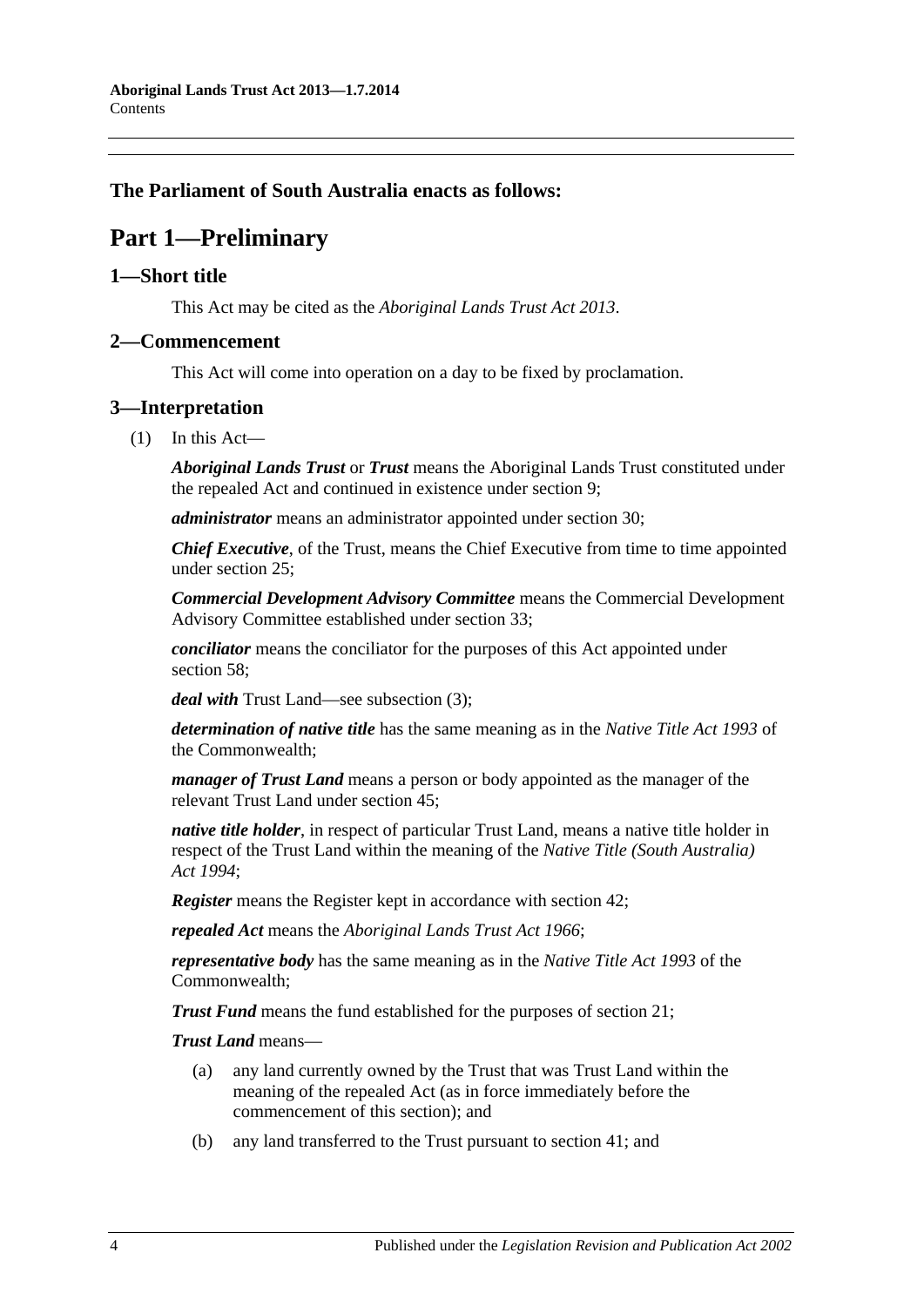(c) any other land owned by the Trust that is declared by the regulations to be Trust Land,

but does not include land declared by the regulations not to be Trust Land.

- (2) Unless the contrary intention appears, a reference in this Act to Trust Land will be taken to include a reference to a part of Trust Land.
- <span id="page-4-2"></span>(3) For the purposes of this Act, to *deal with* Trust Land means—
	- (a) to transfer or grant the fee simple of the Trust Land; or
	- (b) to grant a lease over the Trust Land; or
	- (c) to mortgage the Trust Land; or
	- (d) to grant a licence in relation to the Trust Land; or
	- (e) to create other interests in or over the Trust Land of a kind declared by the regulations to be included in the ambit of this subsection,

in accordance with this Act (and a *dealing with* Trust Land has a corresponding meaning).

### <span id="page-4-0"></span>**4—Interaction between this Act and certain other Acts and laws**

- (1) If the provisions of this Act are inconsistent with the *[Real Property Act](http://www.legislation.sa.gov.au/index.aspx?action=legref&type=act&legtitle=Real%20Property%20Act%201886) 1886*, this Act prevails to the extent of the inconsistency.
- (2) For the purpose of determining whether particular Trust Land is a public place within the meaning of some other Act or law, any restrictions under this Act in respect of accessing the Trust Land will be disregarded.
- (3) For the purposes of the *[Road Traffic Act](http://www.legislation.sa.gov.au/index.aspx?action=legref&type=act&legtitle=Road%20Traffic%20Act%201961) 1961*, the *[Motor Vehicles Act](http://www.legislation.sa.gov.au/index.aspx?action=legref&type=act&legtitle=Motor%20Vehicles%20Act%201959) 1959* or the *[Australian Road Rules](http://www.legislation.sa.gov.au/index.aspx?action=legref&type=subordleg&legtitle=Australian%20Road%20Rules)*, a reference in those Acts or Rules to a road will be taken to include a reference to any road on Trust Land.

## <span id="page-4-1"></span>**5—Objects**

The objects of this Act include—

- (a) enabling the Trust to acquire, hold and deal with Trust Land in accordance with this Act for the continuing benefit of Aboriginal South Australians; and
- (b) ensuring that Trust Land is not alienated except in accordance with this Act; and
- (c) establishing mechanisms for the efficient and effective administration of the Trust; and
- (d) providing for the efficient and effective management and development of Trust Land; and
- (e) ensuring Aboriginal people with an interest in particular Trust Land are consulted, and their views considered, in any decisions relating to that Trust Land; and
- (f) increasing opportunities for economic development on Trust Land.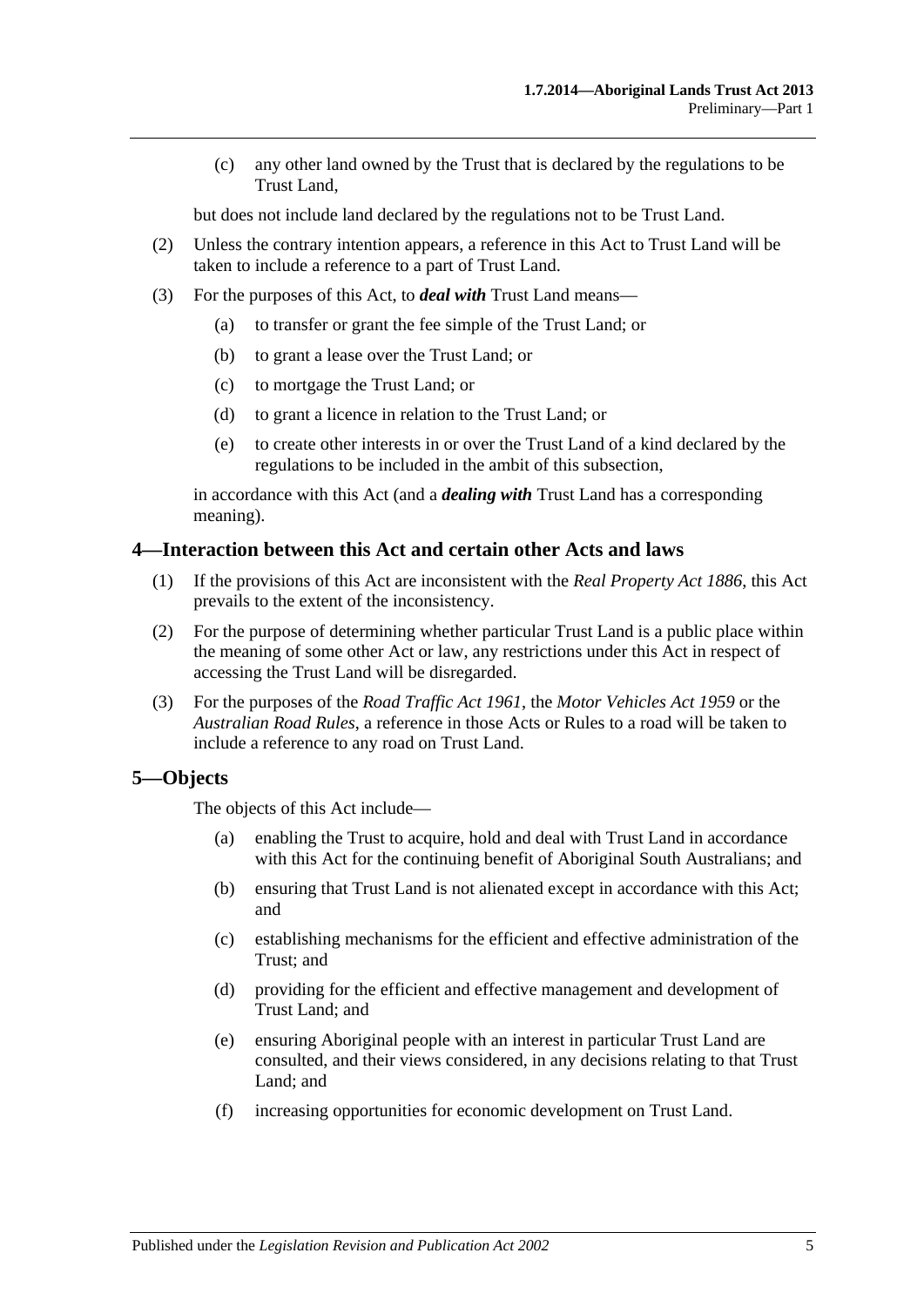## <span id="page-5-0"></span>**6—Principles**

The following principles apply in relation to the operation and administration of this Act:

- (a) Aboriginal interests in Trust Land should be accounted for and reflected in any decision-making relating to the Trust Land;
- (b) Aboriginal and other people with an interest in Trust Land are entitled to be consulted in respect of decisions under the Act that may affect them;
- (c) Aboriginal people with interests in Trust Land are entitled to improve their economic well-being through the management and development of the Trust Land in accordance with this Act;
- (d) the Trust and Trust Land should, where appropriate, be administered, managed and developed in a way that strengthens the relationships between Aboriginal communities and the Trust;
- (e) the Trust and Trust Land should be administered, managed and developed in a way that strengthens Aboriginal communities and enables them to widen their regional involvement;
- (f) Trust Land should be managed and developed in a way that preserves and protects Aboriginal heritage in accordance with the *[Aboriginal Heritage](http://www.legislation.sa.gov.au/index.aspx?action=legref&type=act&legtitle=Aboriginal%20Heritage%20Act%201988)  Act [1988](http://www.legislation.sa.gov.au/index.aspx?action=legref&type=act&legtitle=Aboriginal%20Heritage%20Act%201988)* and any other relevant Act or law;
- (g) the Trust should be administered in a way that complies with appropriate standards of good governance, transparency and financial accountability;
- (h) Trust Land should, where appropriate, be administered, managed and developed in a way that achieves improved environmental outcomes on the Trust Land, including through the adoption of good natural resources management practices;
- (i) Trust Land should be administered, managed and developed in a way that, insofar as may be appropriate, optimises the overall value of Trust Land.

## <span id="page-5-2"></span><span id="page-5-1"></span>**7—Power of delegation**

- (1) The Minister may delegate a function or power under this Act (other than a prescribed function or power) to a specified body or person (including a person for the time being holding or acting in a specified office or position).
- (2) A delegation under this section—
	- (a) must be by instrument in writing; and
	- (b) may be absolute or conditional; and
	- (c) does not derogate from the ability of the Minister to act in any matter; and
	- (d) is revocable at will.
- (3) A function or power delegated under this section may, if the instrument of delegation so provides, be further delegated.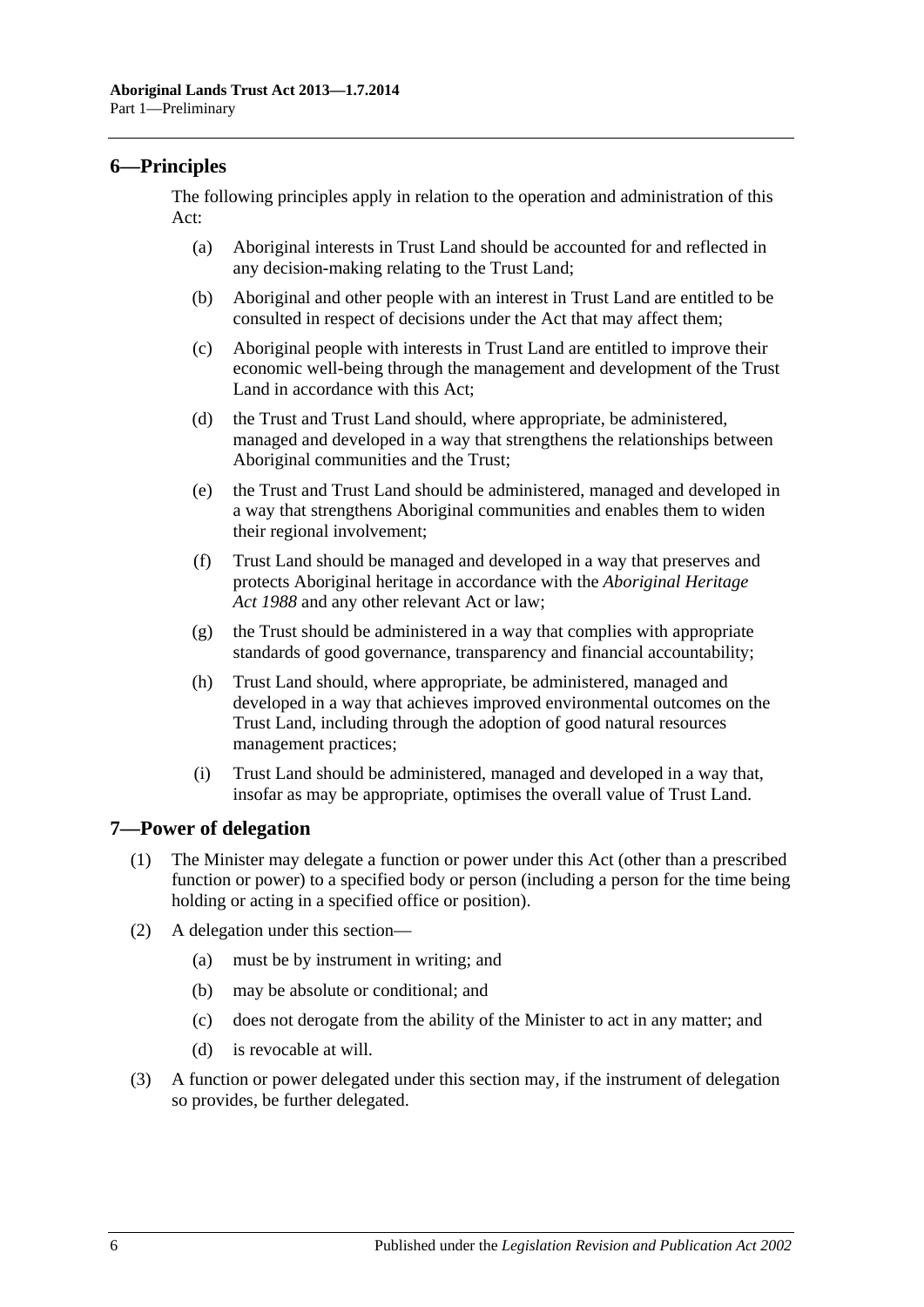<span id="page-6-4"></span>(4) A person to whom a function has been delegated under [subsection](#page-5-2) (1) who has a direct or indirect personal or pecuniary interest in any matter in relation to which the person proposes to perform the functions must disclose the nature of the interest in writing to the Minister.

Maximum penalty: \$20 000.

(5) It is a defence to a charge of an offence against [subsection](#page-6-4) (4) for the defendant to prove that he or she was not, at the time of the alleged offence, aware of his or her interest in the matter.

### <span id="page-6-0"></span>**8—Consultation**

A requirement under this Act that the Trust consult with a specified person or body in respect of particular Trust Land in accordance with this section will be taken to require the Trust to consult, in accordance with any requirements set out in the regulations, with each of the following persons and groups:

- (a) Aboriginal persons who, in accordance with Aboriginal tradition, have social, economic and spiritual affiliations with, and responsibilities for, the Trust Land or any part of it (including, but not limited to, native title holders in respect of the land);
- (b) residents on the Trust Land;
- (c) any other person with an interest in the Trust Land,

(however nothing in this section operates to give priority in any matter to a particular person or group of persons).

# <span id="page-6-1"></span>**Part 2—The Aboriginal Lands Trust**

## <span id="page-6-2"></span>**Division 1—The Trust**

#### <span id="page-6-3"></span>**9—Continuation of Trust**

(1) Subject to this section, the *Aboriginal Lands Trust* continues in existence.

#### **Note—**

The Trust was constituted under the *[Aboriginal Lands Trust Act](http://www.legislation.sa.gov.au/index.aspx?action=legref&type=act&legtitle=Aboriginal%20Lands%20Trust%20Act%201966) 1966*.

- (2) The Trust—
	- (a) is a body corporate; and
	- (b) has perpetual succession and a common seal; and
	- (c) can sue and be sued in its corporate name; and
	- (d) subject to this Act, can enter into contracts and arrangements (including commercial contracts and arrangements); and
	- (e) is an instrumentality of the Crown; and
	- (f) has the functions and powers assigned or conferred by or under this or any other Act.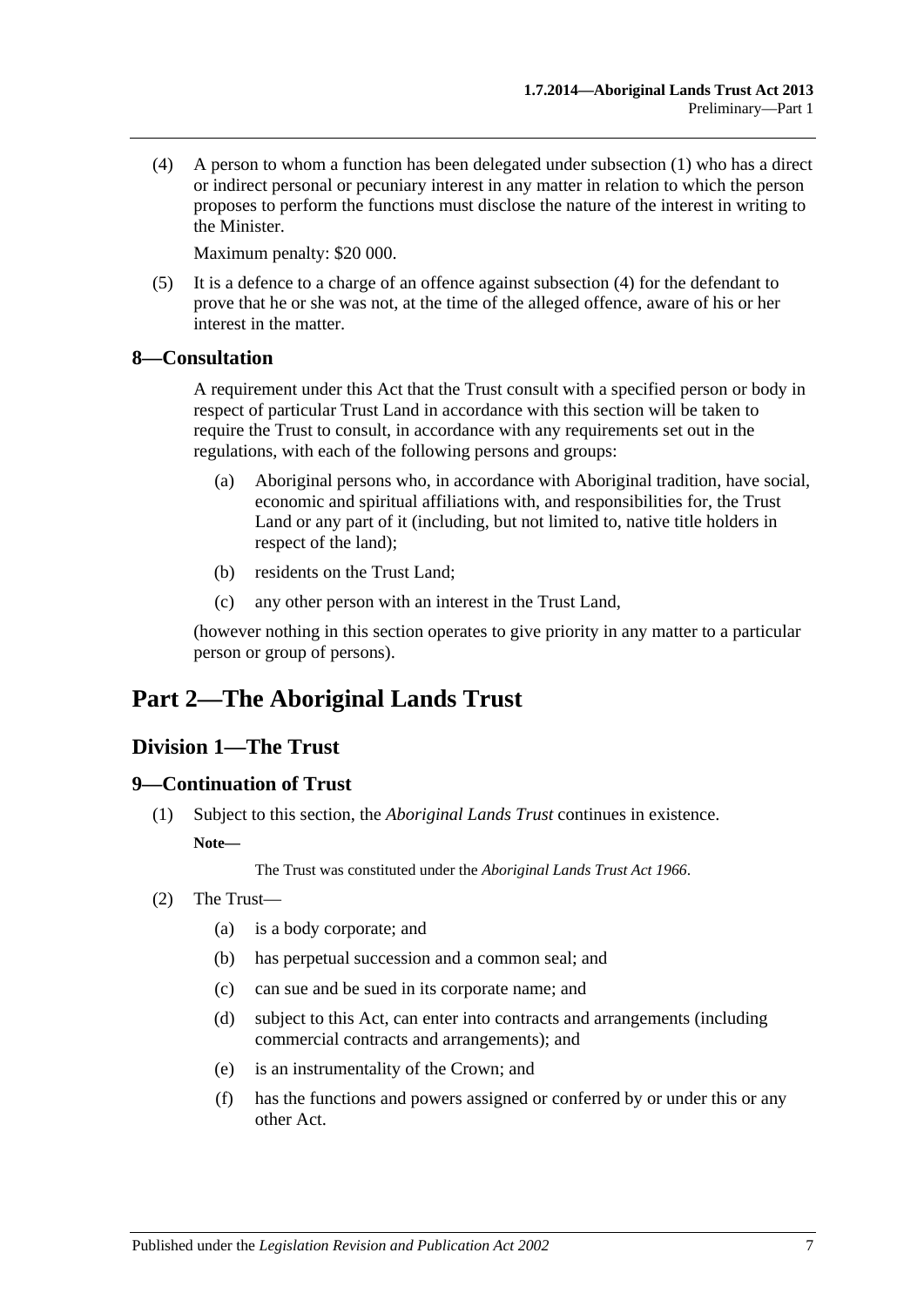(3) If a document appears to bear the common seal of the Trust, it will be presumed, in the absence of proof to the contrary, that the common seal of the Trust was duly fixed to the document.

### <span id="page-7-2"></span><span id="page-7-0"></span>**10—Expressions of interest**

- (1) The Minister must, in relation to any appointment to the Trust, call for expressions of interest under a scheme determined by the Minister for the purposes of this section.
- (2) The Minister must, in relation to the scheme referred to in [subsection](#page-7-2)  $(1)$ 
	- (a) cause details of the scheme to be published in the Gazette; and
	- (b) ensure that details of the scheme are published on the Internet and kept available for public inspection without charge during normal office hours at the principal office of the Trust.

### <span id="page-7-1"></span>**11—Selection panel**

- (1) The Minister may from time to time establish a selection panel for the purposes of recommending persons for appointment to the Trust.
- (2) The selection panel will consist of such number of other Aboriginal persons as the Minister thinks fit, of whom—
	- (a) 1 must be a person who is a member of a body that represents, or acts in, the interests of Aboriginal people; and
	- (b) 1 must be a person who is a public sector employee (within the meaning of the *[Public Sector Act](http://www.legislation.sa.gov.au/index.aspx?action=legref&type=act&legtitle=Public%20Sector%20Act%202009) 2009*); and
	- (c) 1 must be a person who is employed in the private sector.
- (3) A member of the selection panel will hold office for a term, and on conditions, determined by the Minister and is, at the expiration of a term of office, eligible for reappointment.
- (4) A member of the selection panel is entitled to fees, allowances and expenses approved by the Governor.
- (5) An act or proceeding of the selection panel is not invalid by reason only of a vacancy in its membership or a defect in the appointment of a member.
- (6) In recommending a member of the Trust, the selection panel—
	- (a) should, as far as is reasonably practicable, endeavour to achieve a gender balance on the Trust; and
	- (b) must have regard to the requirements as to knowledge, skills and experience of members under [section](#page-8-3) 12(1); and
	- (c) must have regard to whether a particular person is a fit and proper person to be a member of the Trust; and
	- (d) must have regard to the fact that the Trust, in addition to dealing with Trust Land, needs to manage Trust Land and, in particular, must be able to consider the needs of communities living on Trust Land; and
	- (e) must have regard to any other matter specified by the Minister.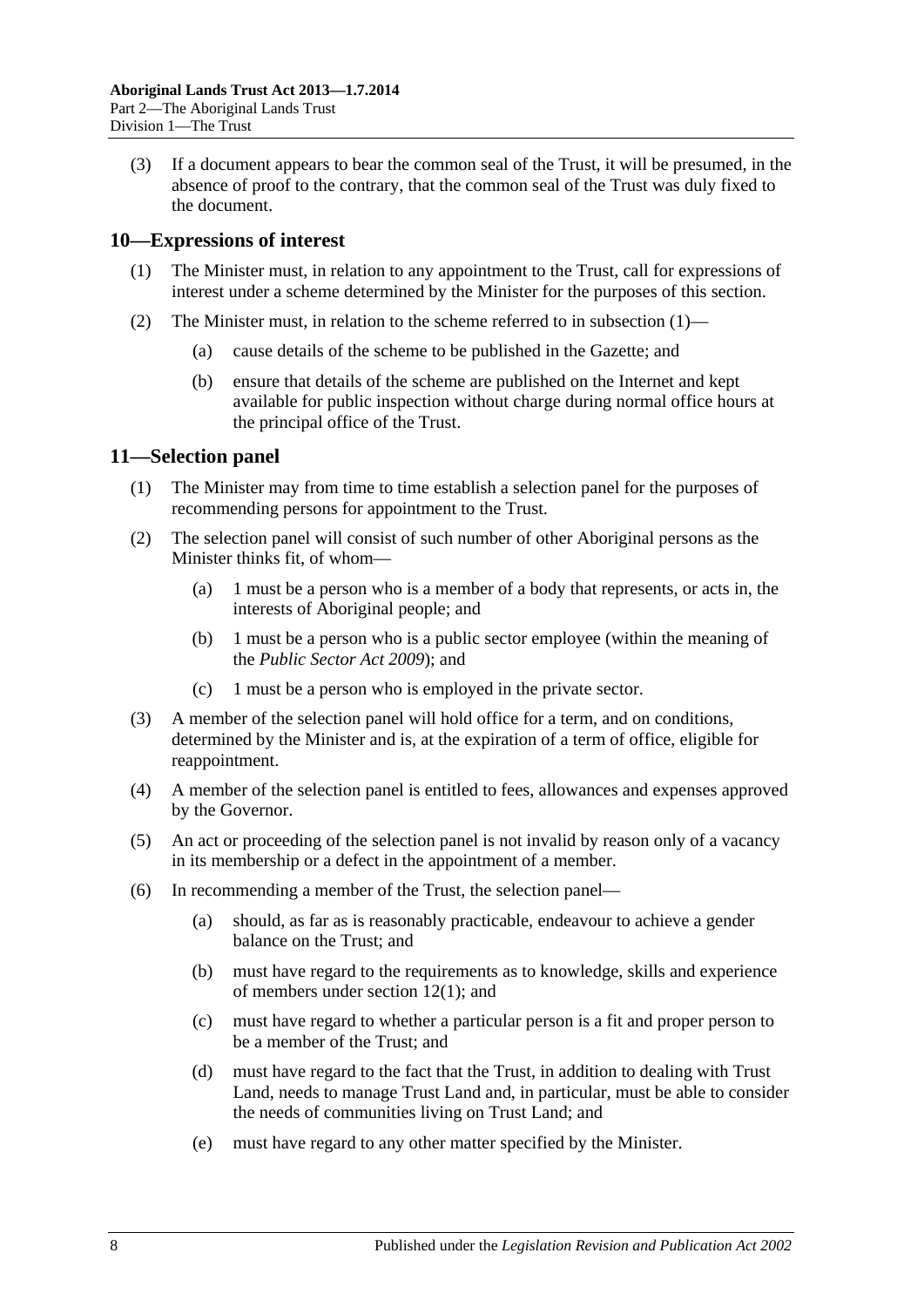- <span id="page-8-4"></span>(7) The selection panel is (other than in determining whether or not to recommend a particular person for appointment to the Trust) subject to the direction and control of the Minister.
- (8) Without limiting [subsection](#page-8-4) (7), if a person recommended by the selection panel for appointment to the Trust is not acceptable to the Minister, the Minister may require the selection panel to recommend another person, or a panel of persons from which the Minister may select a person for appointment.
- (9) Subject to this Act, the selection panel may determine its own procedures.

## <span id="page-8-3"></span><span id="page-8-0"></span>**12—Composition of Trust**

- (1) The Trust consists of 8 members appointed by the Governor (being persons nominated by the Minister on the recommendation of the selection panel), being Aboriginal persons who collectively have knowledge, skills and experience in the following areas:
	- (a) South Australian Aboriginal community life and culture generally;
	- (b) residential community life and culture on Trust Land;
	- (c) the management and conservation of natural resources;
	- (d) the management of agricultural and pastoral land;
	- (e) commercial enterprise development;
	- (f) property management and development;
	- (g) ecologically sustainable development;
	- (h) corporate governance and administration.
- (2) The Governor may appoint a suitable person to be the deputy of a member of the Trust.
- (3) A deputy may act as a member of the Trust during any period of absence of the member in relation to whom the deputy has been appointed.

## <span id="page-8-1"></span>**13—Presiding member and deputy presiding member**

The Minister must, after consultation with the Trust, appoint a member (the *presiding member*) to preside at meetings of the Trust and another member (the *deputy presiding member*) to preside at meetings of the Trust in the absence of the presiding member.

## <span id="page-8-2"></span>**14—Conditions of membership**

- (1) Subject to this section, a member of the Trust will hold office on conditions determined by the Governor for a term, not exceeding 3 years, specified in the instrument of appointment and is, at the expiration of a term of office, eligible for reappointment.
- (2) A member of the Trust cannot hold office for consecutive terms that exceed 9 years in total.
- <span id="page-8-5"></span>(3) The Governor may remove a member of the Trust from office—
	- (a) for breach of, or non-compliance with, a condition of appointment; or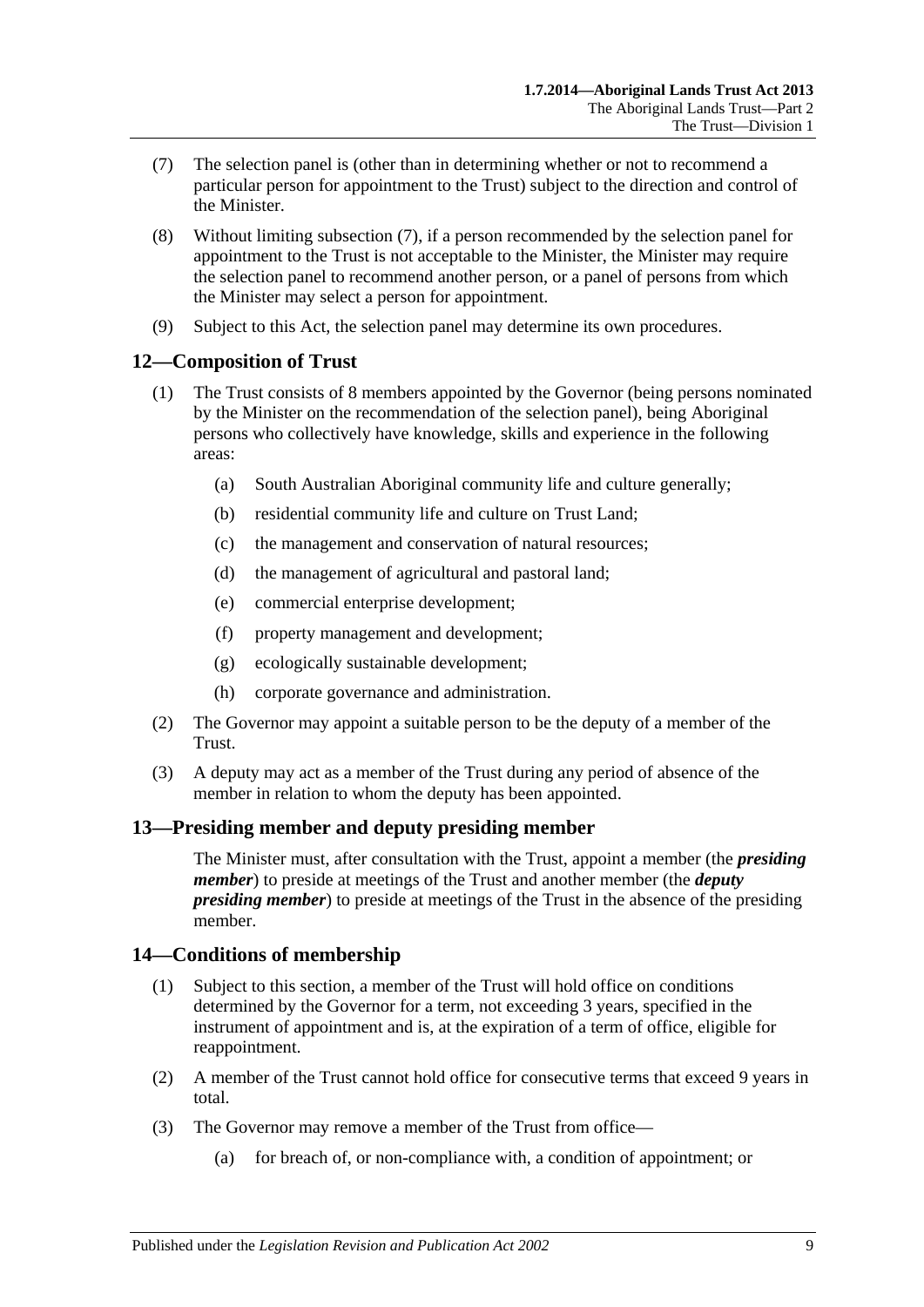- (b) for mental or physical incapacity to carry out duties of office satisfactorily; or
- (c) for neglect of duty; or
- (d) for dishonourable conduct.
- (4) The office of a member of the Trust becomes vacant if the member—
	- (a) dies; or
	- (b) completes a term of office and is not reappointed; or
	- (c) resigns by written notice addressed to the Minister; or
	- (d) is found guilty of a prescribed offence; or
	- (e) is removed from office by the Governor under [subsection](#page-8-5) (3); or
	- (f) accepts employment as the Chief Executive of the Trust, or as a member of the staff of the Trust.

#### <span id="page-9-0"></span>**15—Allowances and expenses**

A member of the Trust is entitled to fees, allowances and expenses approved by the Governor.

#### <span id="page-9-1"></span>**16—Validity of acts**

An act or proceeding of the Trust is not invalid by reason only of a vacancy in its membership or a defect in the appointment of a member.

#### <span id="page-9-2"></span>**17—Functions of Trust**

- (1) Subject to this Act, the functions of the Trust are—
	- (a) to acquire, hold and deal with Trust Land in accordance with this Act for the ongoing benefit of Aboriginal South Australians; and
	- (b) to manage Trust Land in accordance with this and any other relevant Act or law; and
	- (c) to engage in commercial and other activities in accordance with this Act for the ongoing benefit of Aboriginal South Australians; and
	- (d) to consult for the purposes of this Act; and
	- (e) to advise the Minister in relation to matters related to the Trust; and
	- (f) to carry out other functions assigned to the Trust under this or any other Act or by the Minister.
- (2) In performing a function under this Act, the Trust must have regard to, and seek to give effect to, the principles set out in [section](#page-5-0) 6.

#### <span id="page-9-3"></span>**18—Committees**

- (1) The Trust may establish committees for the purposes of this Act.
- (2) The membership of a committee will be determined by the Trust and may, but need not, consist of, or include, members of the Trust.
- (3) The Trust will determine who will be the presiding member of a committee.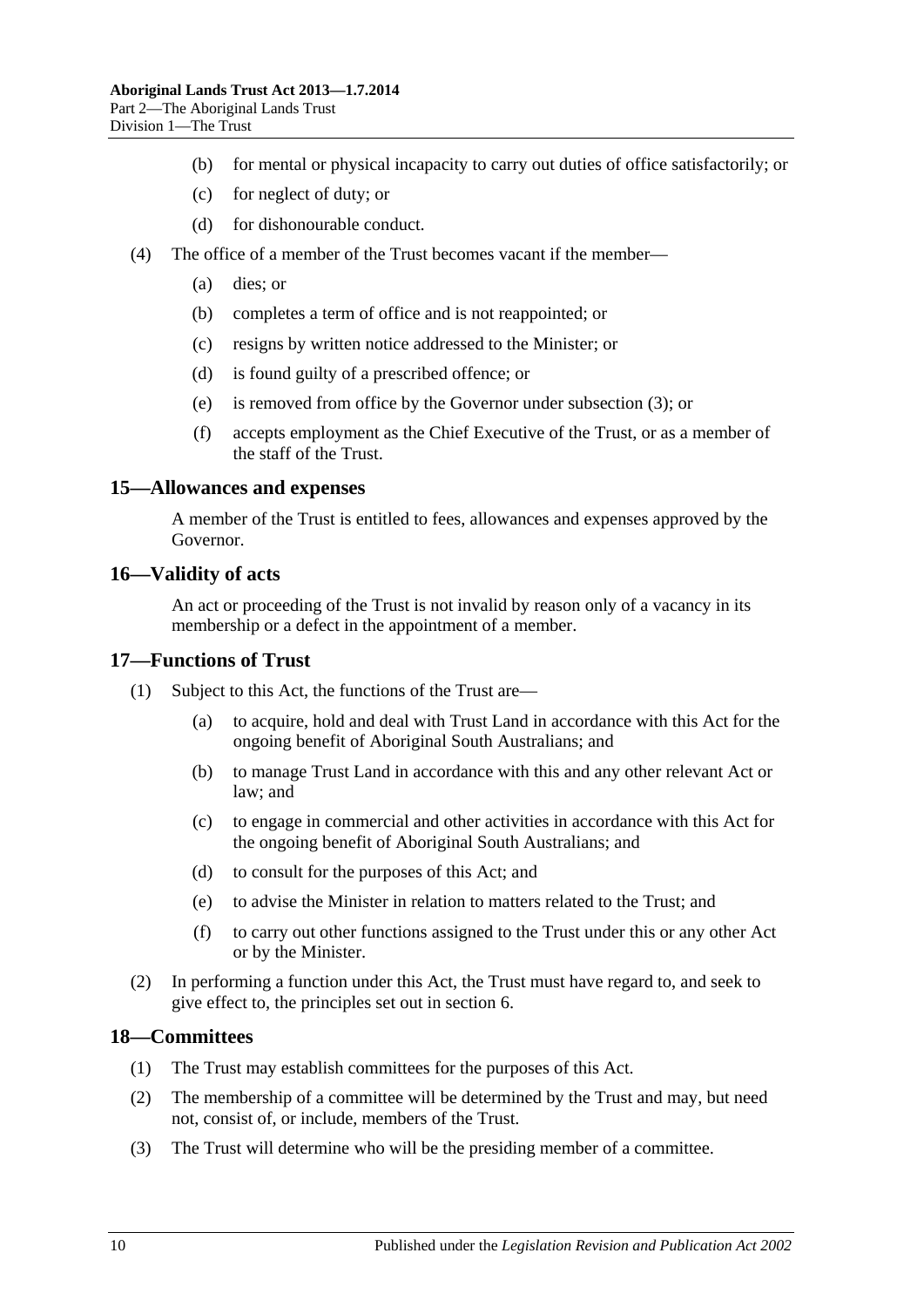- <span id="page-10-2"></span>(4) The procedures to be observed in relation to the conduct of the business of a committee will be—
	- (a) as determined by the Trust; and
	- (b) insofar as a procedure is not determined under [paragraph](#page-10-2) (a)—as determined by the committee.

## <span id="page-10-3"></span><span id="page-10-0"></span>**19—Power of delegation**

- (1) The Trust may delegate a function or power under this Act (other than a prescribed function or power)—
	- (a) to a member of the Trust, the Chief Executive or an employee of the Trust; or
	- (b) to a committee established by the Trust; or
	- (c) to a specified body or person (including a person for the time being holding or acting in a specified office or position).
- (2) A delegation under this section—
	- (a) must be by instrument in writing; and
	- (b) may be absolute or conditional; and
	- (c) does not derogate from the ability of the Trust to act in any matter; and
	- (d) is revocable at will.
- (3) A function or power delegated under this section may, if the instrument of delegation so provides, be further delegated.
- <span id="page-10-4"></span>(4) A person to whom a function has been delegated under [subsection](#page-10-3) (1) who has a direct or indirect personal or pecuniary interest in any matter in relation to which the person proposes to perform the functions must disclose the nature of the interest in writing to the Trust.

Maximum penalty: \$20 000.

- (5) It is a defence to a charge of an offence against [subsection](#page-10-4) (4) to prove that the defendant was not, at the time of the alleged offence, aware of his or her interest in the matter.
- (6) In this section—

*prescribed function or power* means—

- (a) a function or power comprising dealing with Trust Land; or
- (b) any other function or power prescribed by the regulations for the purposes of this definition.

#### <span id="page-10-1"></span>**20—Trust's procedures**

- (1) Subject to this Act, a quorum of the Trust consists of one half the total number of its members (ignoring any fraction resulting from the division) plus 1.
- (2) A meeting of the Trust will be chaired by the presiding member or, in his or her absence, by the deputy presiding member and, in the absence of both the presiding member and the deputy presiding member, the members present at a meeting of the Trust must choose 1 of their number to preside at the meeting.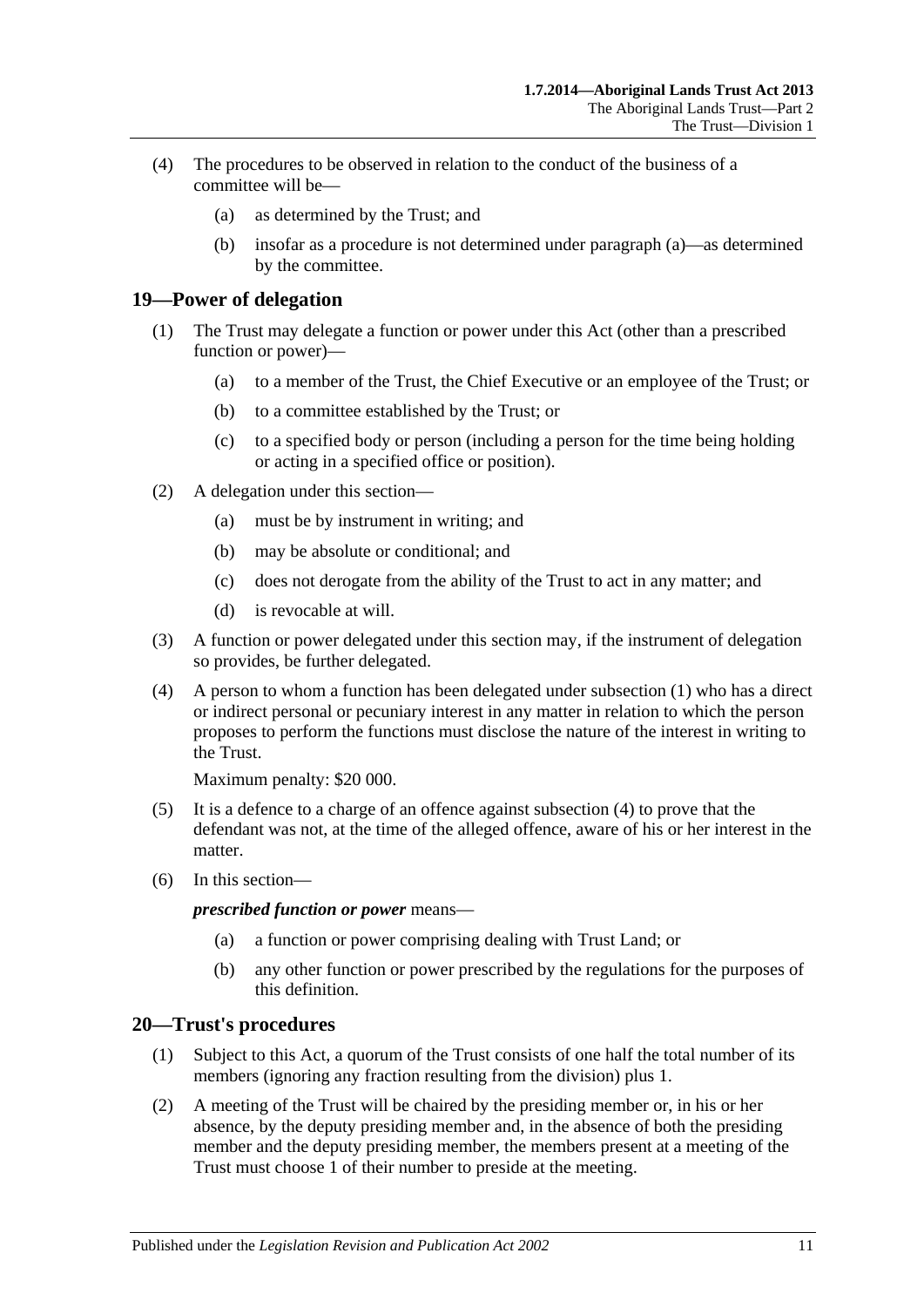- (3) A decision carried by a majority of the votes cast by members of the Trust at a meeting is a decision of the Trust.
- (4) Each member present at a meeting of the Trust has 1 vote on any question arising for decision.
- (5) A conference by telephone or other electronic means between the members of the Trust will, for the purposes of this section, be taken to be a meeting of the Trust at which the participating members are present if—
	- (a) notice of the conference is given to all members in the manner determined by the Trust for the purpose; and
	- (b) each participating member is capable of communicating with every other participating member during the conference.
- (6) A proposed resolution of the Trust becomes a valid decision of the Trust despite the fact that it is not voted on at a meeting of the Trust if—
	- (a) notice of the proposed resolution is given to all members of the Trust in accordance with procedures determined by the Trust; and
	- (b) a majority of the members express concurrence in the proposed resolution by letter, telegram, telex, fax, email or other written communication setting out the terms of the resolution.
- (7) The Trust must have accurate minutes kept of its meetings.
- (8) Subject to this Act, the Trust may determine its own procedures.

## <span id="page-11-0"></span>**21—Trust Fund and Trust moneys**

- (1) All money received by the Trust must be paid into an account at an ADI maintained by the Trust for the purposes of this Act (the *Trust Fund*).
- (2) Subject to [subsection](#page-11-1) (3), money held by the Trust (including the proceeds of any sale, lease or other dealing with any Trust Land and the income from any investment of Trust moneys) may only be used for the following purposes:
	- (a) to pay any costs associated with the operations of the Trust and the administration of this Act;
	- (b) the development and improvement of Trust Land;
	- (c) the acquisition and development of further lands for the purposes of this Act;
	- (d) engaging in commercial and other activities in accordance with this Act;
	- (e) any other purpose specified by the regulations for the purposes of this section.
- <span id="page-11-1"></span> $(3)$  If—
	- (a) the Treasurer pays to the Trust an amount under [section](#page-28-0) 55; or
	- (b) payments of a kind contemplated by [section](#page-28-1) 56 are paid to the Trust,

then the Trust must apply—

- (c) in the case of an amount paid under [section](#page-28-0) 55—one half of the amount paid; and
- (d) in the case of payments of a kind contemplated by [section](#page-28-1) 56—a reasonably proportionate amount of the payments,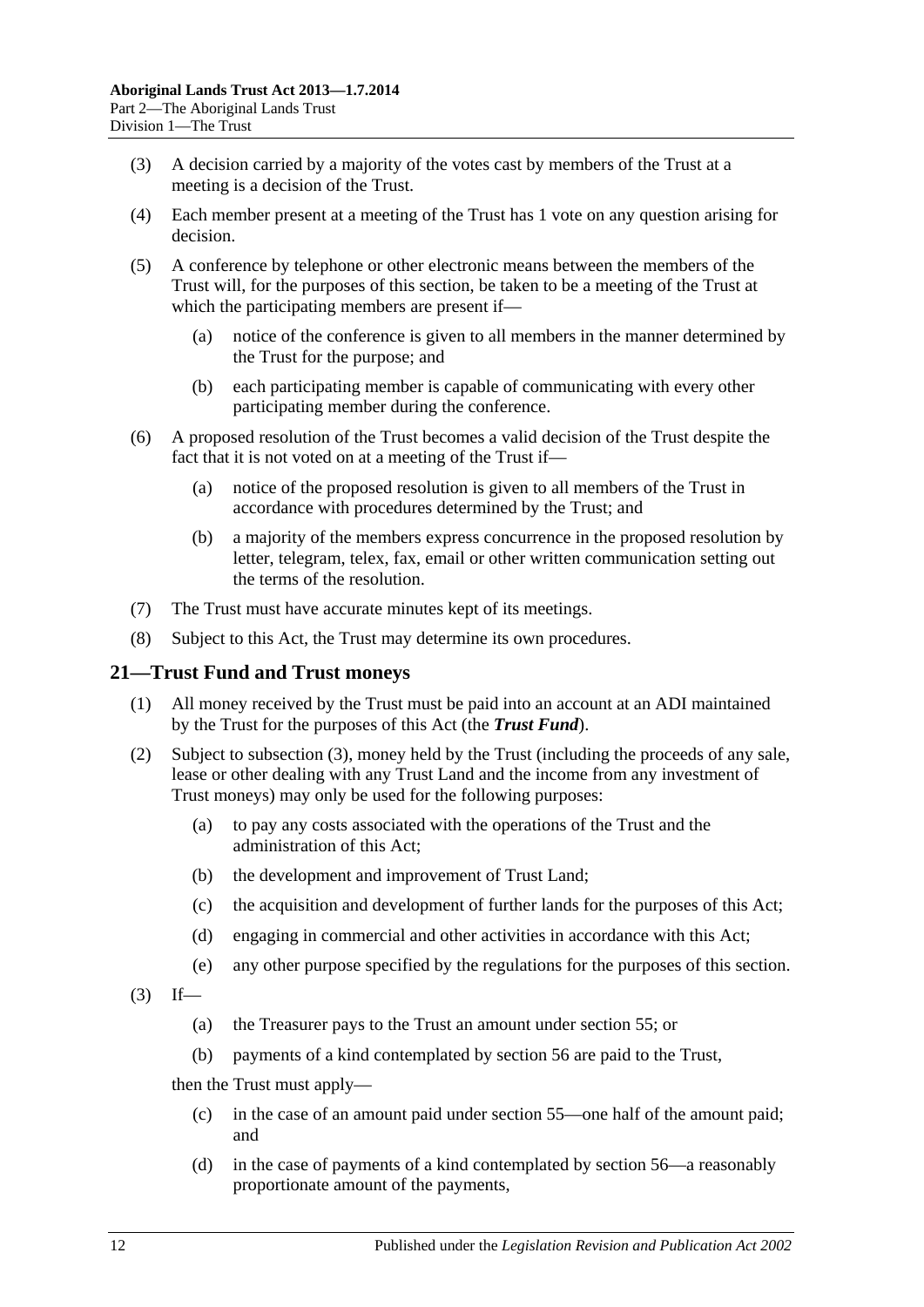towards improving the Trust Land to which the payment relates, or for the direct benefit of any community living on the Trust Land.

## <span id="page-12-0"></span>**22—Accounts and audit**

- (1) The Trust must keep proper accounting records in relation to its financial affairs, and must have annual statements of accounts prepared in respect of each financial year.
- (2) The accounts must be audited at least once in every year by the Auditor-General.

## <span id="page-12-1"></span>**23—Annual report**

- (1) The Trust must, on or before 30 November in each year, deliver to the Minister a report on the administration of this Act and the activities of the Trust during the financial year ending on the preceding 30 June.
- (2) The report must—
	- (a) include the information prescribed by the regulations in relation to the relevant financial year; and
	- (b) incorporate the audited accounts of the Trust for the relevant financial year.
- (3) The Minister must, within 12 sitting days after receiving a report under this section, have copies of the report laid before both Houses of Parliament.

# <span id="page-12-2"></span>**24—Minister may require Trust to provide report**

- (1) The Minister may, by notice in writing, require the Trust to prepare and submit to the Minister a report in relation to the exercise, or proposed exercise, of a function or power of the Trust under this Act.
- (2) A report—
	- (a) may relate to a specific matter, or the operations of the Trust generally; and
	- (b) must be made in a manner and form determined by the Minister; and
	- (c) must be prepared and submitted to the Minister on or before the day specified in the notice.

# <span id="page-12-3"></span>**Division 2—Chief Executive and other staff**

## <span id="page-12-4"></span>**25—Chief Executive**

- (1) There will be a Chief Executive of the Trust.
- (2) The Chief Executive will be appointed by the Trust on terms and conditions determined by the Trust.
- (3) Despite a provision of the *[Equal Opportunity Act](http://www.legislation.sa.gov.au/index.aspx?action=legref&type=act&legtitle=Equal%20Opportunity%20Act%201984) 1984* or any other Act or law, the Trust—
	- (a) may require that an applicant for the position of Chief Executive be an Aboriginal person; or
	- (b) may give preference to an applicant for the position of Chief Executive on the grounds that they are an Aboriginal person.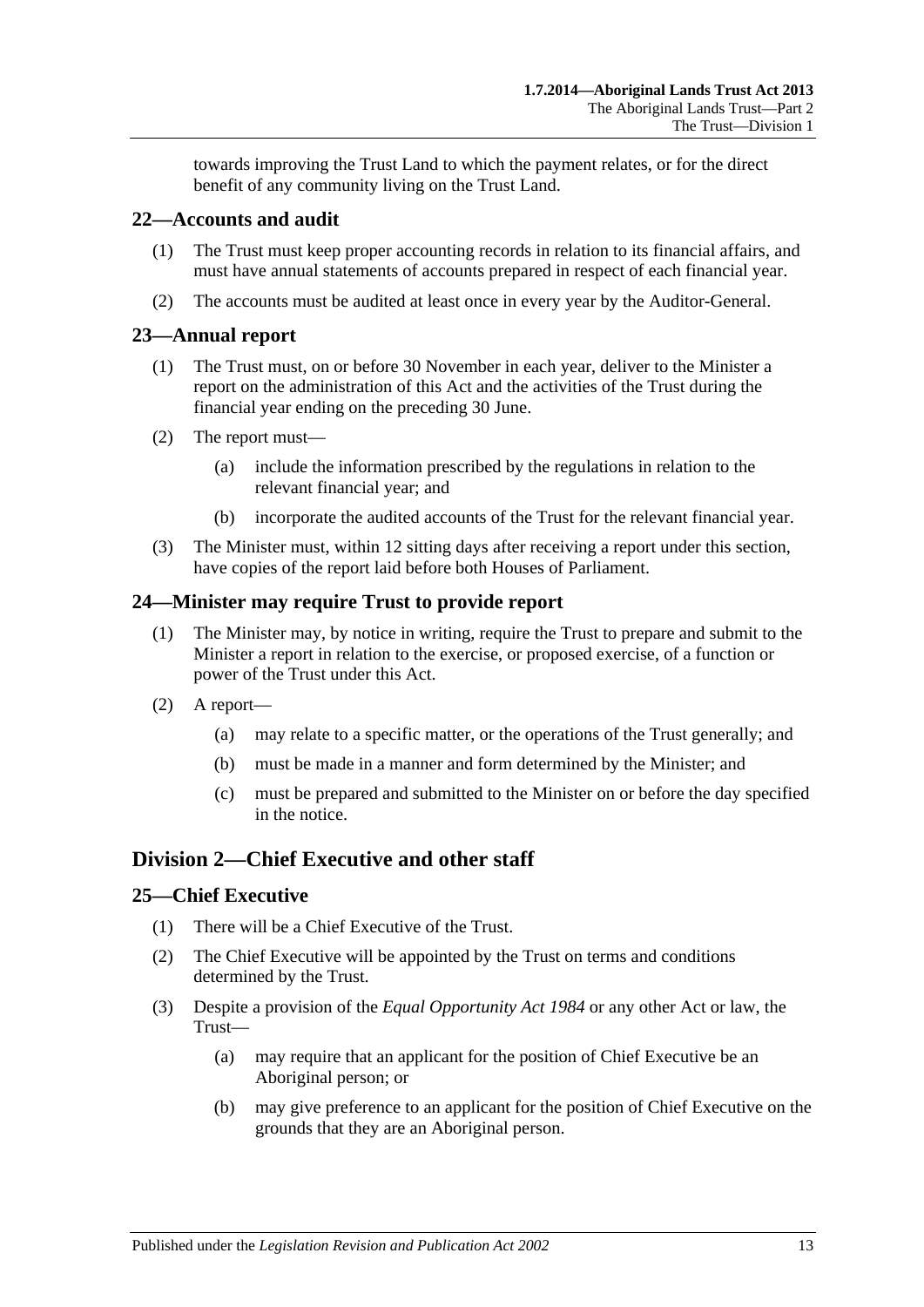## <span id="page-13-0"></span>**26—Functions of Chief Executive**

The functions of the Chief Executive are—

- (a) to implement the resolutions of the Trust in an efficient manner; and
- (b) to ensure that records required under this or another Act are properly kept and maintained; and
- (c) to discharge any duties under this or any other Act relating to financial and annual reports; and
- (d) to exercise, perform or discharge any other powers, functions or duties conferred on the Chief Executive by the Trust, or by or under this or any other Act.

#### <span id="page-13-1"></span>**27—Staff of Trust**

The Trust's staff consists of persons employed by the Trust, on terms and conditions determined by the Trust.

#### <span id="page-13-2"></span>**28—Use of facilities**

The Trust may, under an arrangement approved by the Minister administering an administrative unit of the Public Service, make use of the services or staff of that administrative unit.

# <span id="page-13-3"></span>**Division 3—Direction and suspension of Trust**

## <span id="page-13-6"></span><span id="page-13-4"></span>**29—Minister may direct Trust to take certain action etc**

- (1) Subject to [subsection](#page-13-5) (2), if the Minister is satisfied that—
	- $(a)$
- (i) the Trust—
	- (A) has refused or failed to exercise, perform or discharge a power, function or duty under this Act, or may do so; or
	- (B) has failed to give effect to the objects and principles of this Act (whether generally or in relation to a particular matter), or may do so; and
- (ii) the refusal or failure has resulted in, or may result in, a detriment to Aboriginal South Australians generally, or to a substantial section of Aboriginal South Australians; or
- (b) the Trust has acted, or intends to act, outside of the powers conferred by this Act (whether generally or in relation to a particular matter); or
- (c) the Trust is at risk of becoming insolvent,

the Minister may direct the Trust to take, or not to take, such action as the Minister may require to remedy or prevent the matter.

- <span id="page-13-5"></span>(2) Before giving a direction under [subsection](#page-13-6) (1), the Minister must, by notice in writing—
	- (a) notify the Trust that he or she is considering directing the Trust under this section; and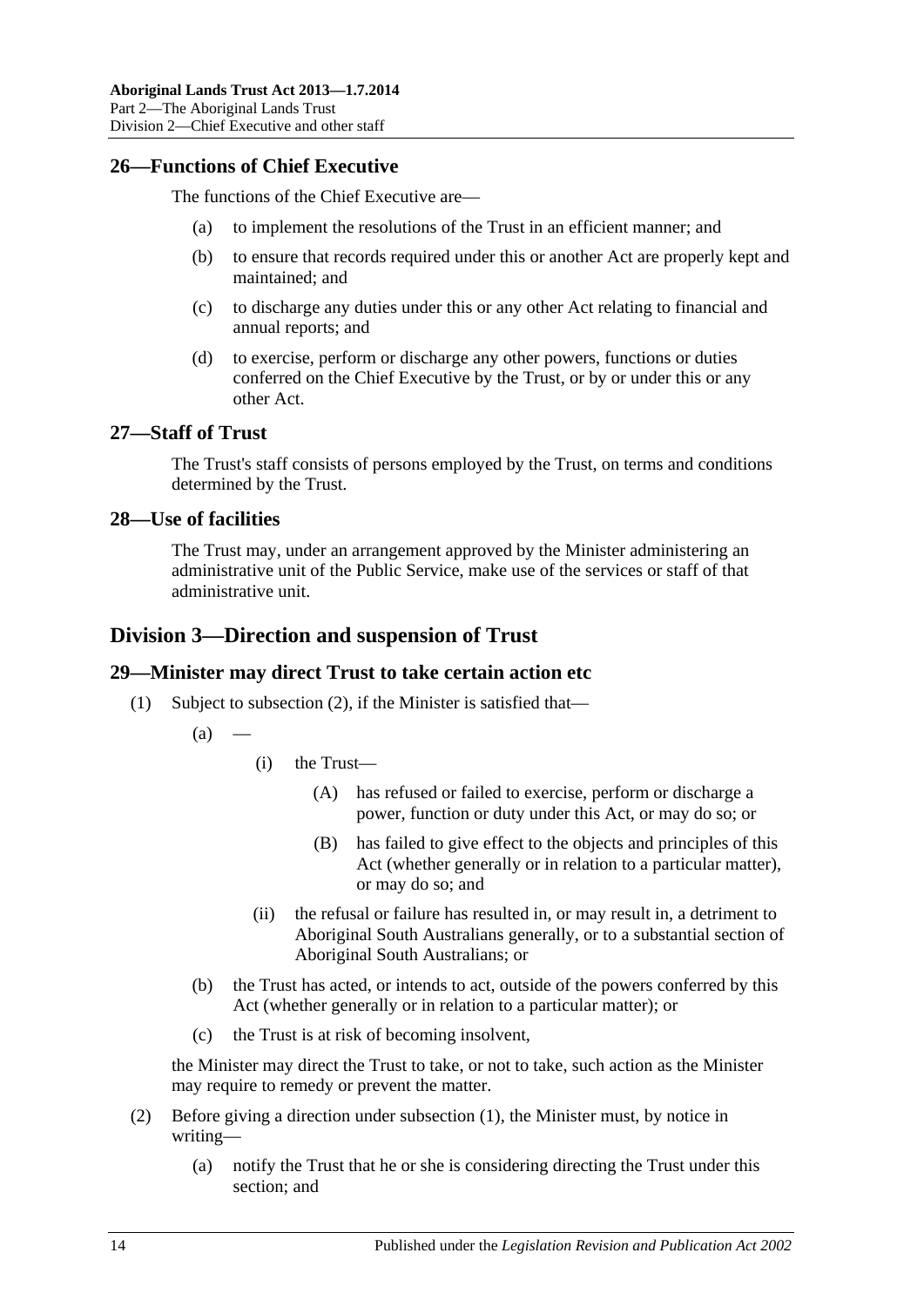- (b) specify a further period within which the Trust may remedy or prevent the relevant matter (as the case requires); and
- (c) advise the Trust that if it does not remedy or prevent the matter (as the case requires) within the specified period, he or she will direct the Trust to do so under this section.
- <span id="page-14-1"></span>(3) If a direction under [subsection](#page-13-6) (1) is not complied with, the Minister (or any other person authorised by the Minister for the purpose of this subsection) may take any action required by the direction.
- (4) A person must not hinder or obstruct the Minister or another person taking action under [subsection](#page-14-1) (3).

Maximum penalty: \$5 000.

- (5) The reasonable costs and expenses incurred by the Minister in taking action under this section may be recovered by the Minister as a debt from the Trust.
- (6) The Trust cannot claim compensation from the Crown, the Minister or any person acting under [subsection](#page-14-1) (3) in respect of any action taken under this section.
- (7) If the Minister gives a direction under this section—
	- (a) the Minister must prepare a report on the matter and cause a copy of the report to be laid before each House of Parliament; and
	- (b) the Trust must cause details of the direction to be published in its next annual report.

#### <span id="page-14-3"></span><span id="page-14-0"></span>**30—Minister may suspend Trust in certain circumstances**

- (1) Subject to [subsection](#page-14-2) (2), if the Trust—
	- (a) refuses or fails to prepare or submit a report to the Minister required under [section](#page-12-2) 24; or
	- (b) refuses or fails to comply with a direction of the Minister under [section](#page-13-4) 29,

the Minister may, by notice in the Gazette, suspend the Trust for a period specified in the notice or until further notice in the Gazette.

- <span id="page-14-2"></span>(2) Before suspending the Trust under [subsection](#page-14-3) (1), the Minister must, by notice in writing—
	- (a) notify the Trust that he or she is considering suspending the Trust under this section; and
	- (b) specify a further period within which the Trust may comply with the relevant direction or prepare and submit the relevant report (as the case requires); and
	- (c) advise the Trust that if it does not comply with the direction or prepare and submit the report (as the case requires) within the specified period, he or she will suspend the Trust.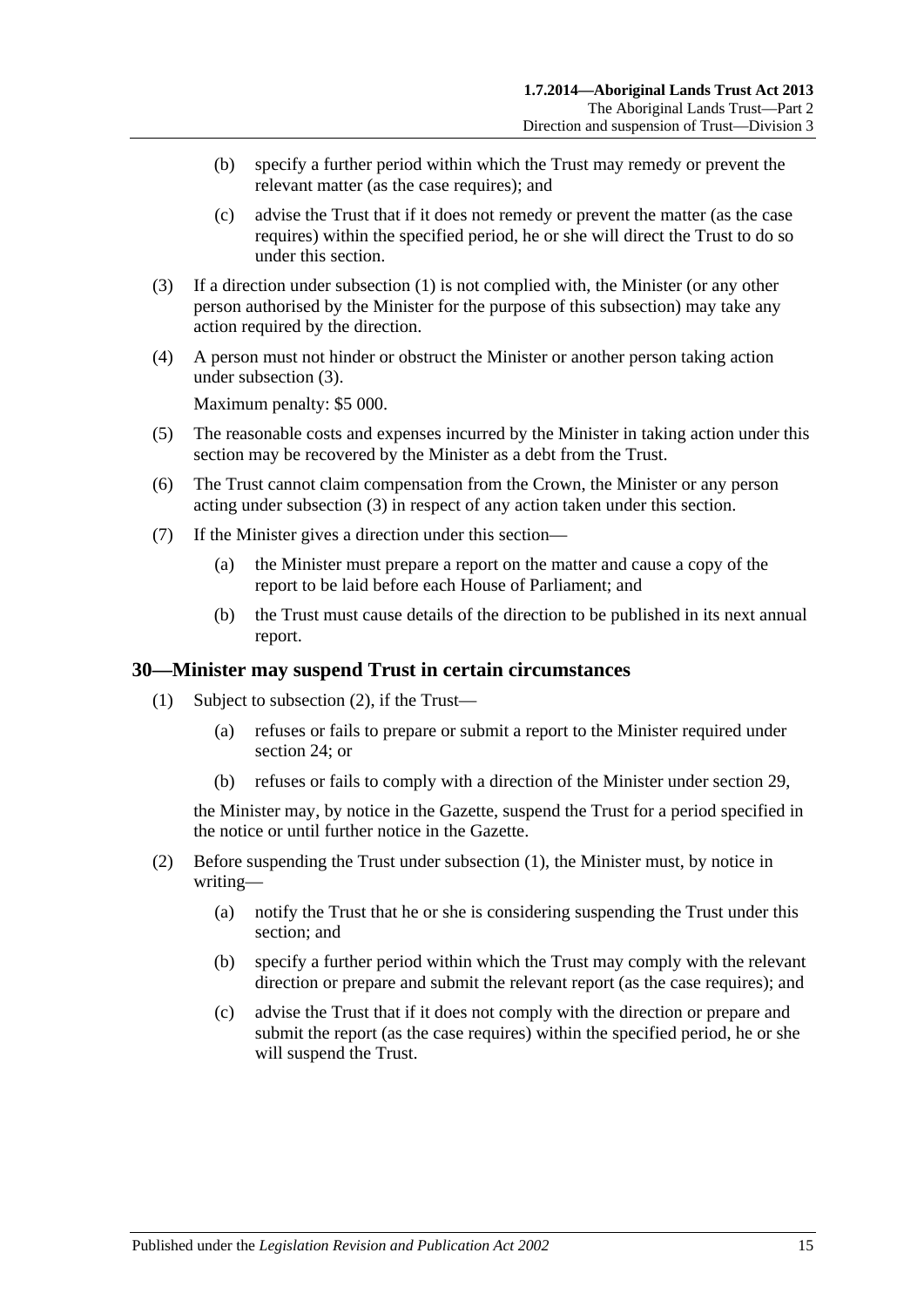- <span id="page-15-2"></span>(3) Despite any other provision of this Act, if the Trust is suspended the following provisions apply:
	- (a) the Minister may, by notice in the Gazette, appoint an administrator, on terms and conditions determined by the Minister, to administer the affairs of the Trust in the name of, and on behalf of, the Trust during the period of the suspension;
	- (b) the administrator is entitled to remuneration, allowances and expenses determined by the Minister;
	- (c) the Minister may remove a person from the office of administrator for any reason the Minister thinks fit;
	- (d) the office of administrator becomes vacant if the administrator—
		- (i) dies; or
		- (ii) completes a term of office; or
		- (iii) resigns by written notice to the Minister; or
		- (iv) is removed from office under [paragraph](#page-15-2) (c);
	- (e) the Minister may appoint a person to act as the administrator—
		- (i) during a vacancy in the office of administrator; or
		- (ii) when the administrator is absent from, or unable to discharge, official duties;
	- (f) the administrator has all the functions and powers of the Trust;
	- (g) the *[Public Sector \(Honesty and Accountability\) Act](http://www.legislation.sa.gov.au/index.aspx?action=legref&type=act&legtitle=Public%20Sector%20(Honesty%20and%20Accountability)%20Act%201995) 1995* applies to the administrator as if the administrator were a senior official and the Minister administering this Act were the relevant Minister;
	- (h) any liability incurred by the administrator in the course of the administration will be paid or satisfied out of the funds of the Trust;
	- (i) in any legal proceedings, an apparently genuine document purporting to bear the common seal of the Trust and the signature of the administrator attesting the affixation of the seal will be presumed, in the absence of proof to the contrary, to have been duly executed by the Trust;
	- (j) the administrator must, in the course of the administration, have regard to, and seek to give effect to, the objects and principles set out in [sections](#page-4-1) 5 and [6.](#page-5-0)

#### <span id="page-15-0"></span>**31—Use of facilities**

An administrator may, under an arrangement approved by the Minister administering an administrative unit of the Public Service, make use of the services or staff of that administrative unit.

#### <span id="page-15-1"></span>**32—Offence**

A person who—

(a) hinders or obstructs an administrator, or a person assisting an administrator, in the exercise of powers or functions under this Act; or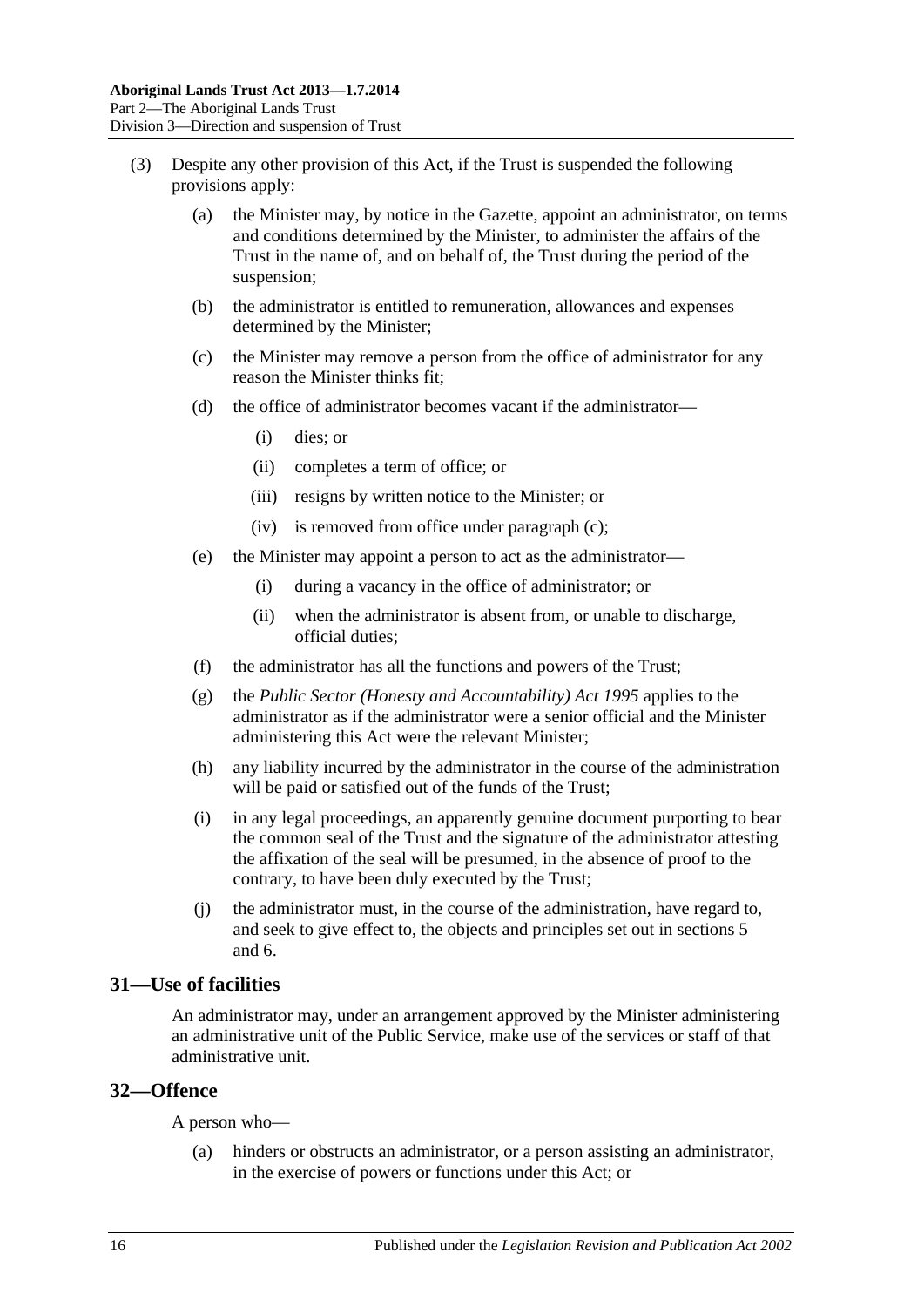(b) falsely represents, by words or conduct, that he or she is assisting an administrator in the exercise of powers or functions under this Act,

is guilty of an offence.

Maximum penalty: \$5 000.

# <span id="page-16-0"></span>**Part 3—Commercial Development Advisory Committee**

## <span id="page-16-1"></span>**33—Commercial Development Advisory Committee**

- (1) The Minister may establish a committee (the *Commercial Development Advisory Committee*) for the purposes of this Act.
- (2) The Commercial Development Advisory Committee is to consist of—
	- (a) the presiding member of the Trust (*ex officio*); and
	- (b) such other number of members as may be appointed by the Minister, being persons who collectively have, in the opinion of the Minister, extensive knowledge, skills and experience in the following areas:
		- (i) commercial enterprise development;
		- (ii) property management and development;
		- (iii) corporate governance and administration;
		- (iv) the management of natural resources;
		- (v) the management of agricultural and pastoral land.
- (3) In appointing members of the Commercial Development Advisory Committee, the Minister should, as far as is reasonably practicable, endeavour to achieve a gender balance on the committee.
- (4) The Minister may appoint a suitable person to be the deputy of a member of the Commercial Development Advisory Committee.
- (5) A deputy may act as a member of the Commercial Development Advisory Committee during any period of absence of the member in relation to whom the deputy has been appointed.

## <span id="page-16-2"></span>**34—Presiding member**

The Minister must appoint a member (the *presiding member*) to preside at meetings of the Commercial Development Advisory Committee.

## <span id="page-16-3"></span>**35—Conditions of membership**

- (1) A member of the Commercial Development Advisory Committee will be appointed on conditions determined by the Governor for a term, not exceeding 3 years, specified in the instrument of appointment and, at the expiration of a term of appointment, is eligible for reappointment.
- (2) A member of the Commercial Development Advisory Committee cannot hold office for consecutive terms that exceed 9 years in total.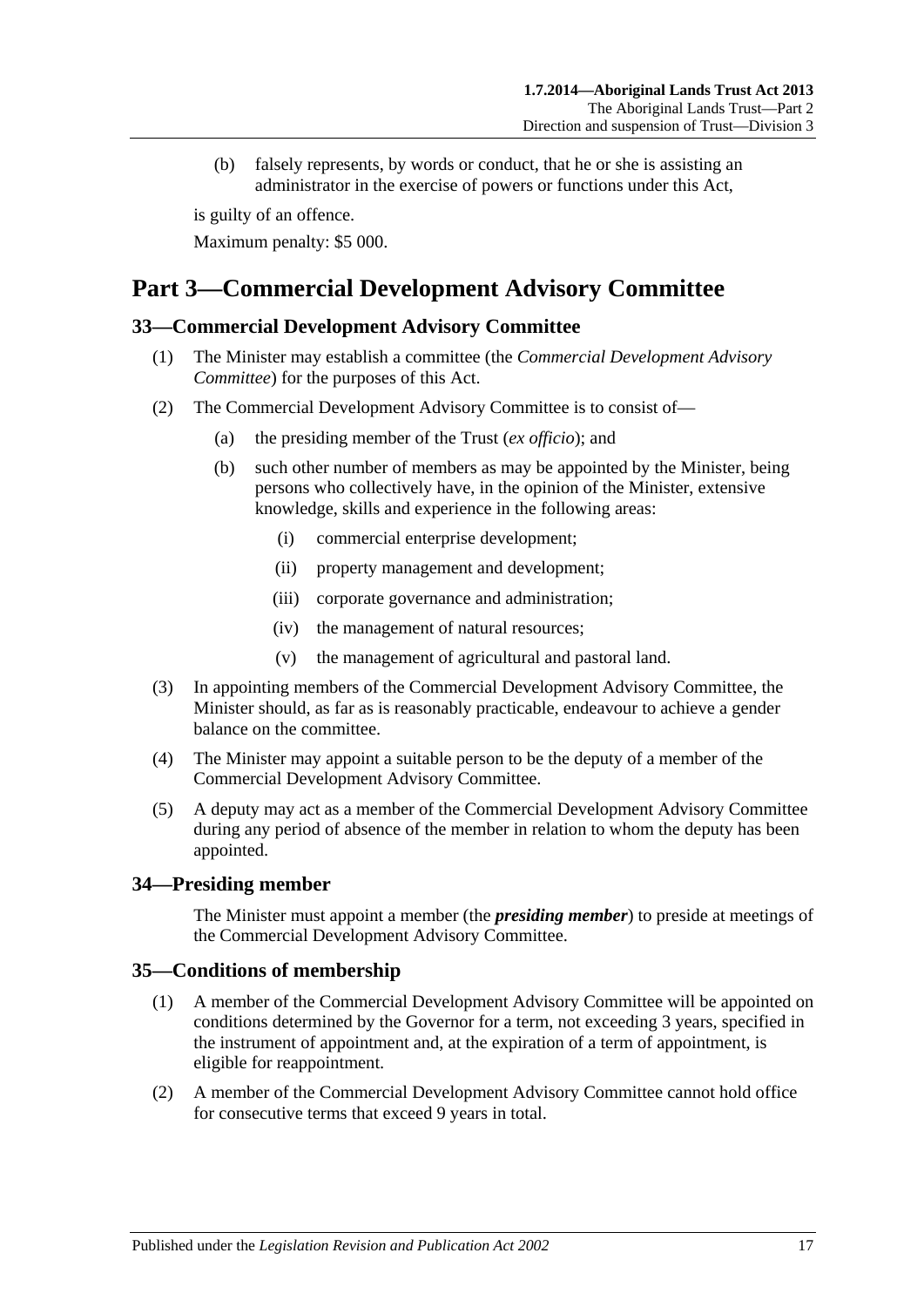Part 3—Commercial Development Advisory Committee

- <span id="page-17-4"></span>(3) The Governor may remove a member of the Commercial Development Advisory Committee from office—
	- (a) for breach of, or non-compliance with, a condition of appointment; or
	- (b) for misconduct; or
	- (c) for failure or incapacity to carry out official duties satisfactorily.
- (4) The office of a member of the Commercial Development Advisory Committee becomes vacant if the member—
	- (a) dies; or
	- (b) completes a term of office and is not reappointed; or
	- (c) resigns by written notice to the Minister; or
	- (d) is removed from office under [subsection](#page-17-4) (3).

#### <span id="page-17-0"></span>**36—Allowances and expenses**

A member of the Commercial Development Advisory Committee is entitled to remuneration, allowances and expenses determined by the Minister.

#### <span id="page-17-1"></span>**37—Validity of acts**

An act or proceeding of the Commercial Development Advisory Committee is not invalid by reason only of a vacancy in its membership or a defect in the appointment of a member.

#### <span id="page-17-2"></span>**38—Functions of Commercial Development Advisory Committee**

The functions of the Commercial Development Advisory Committee are—

- (a) to advise the Trust in relation to its commercial activities; and
- (b) to advise the Minister on any matter relating to the commercial activities of the Trust; and
- (c) any other functions assigned to the Commercial Development Advisory Committee by this Act or the Minister.

#### <span id="page-17-3"></span>**39—Procedures of Commercial Development Advisory Committee**

- (1) A quorum of the Commercial Development Advisory Committee consists of one half of the total number of its members (ignoring any fraction resulting from the division) plus 1.
- (2) If the presiding member of the Commercial Development Advisory Committee is absent from a meeting of the Commercial Development Advisory Committee, a member chosen by the members present at the meeting will preside.
- (3) A decision carried by a majority of the votes cast by the members present at a meeting of the Commercial Development Advisory Committee is a decision of the Commercial Development Advisory Committee.
- (4) Each member present at a meeting of the Commercial Development Advisory Committee has 1 vote on any question arising for decision and, if the votes are equal, the member presiding at the meeting may exercise a casting vote.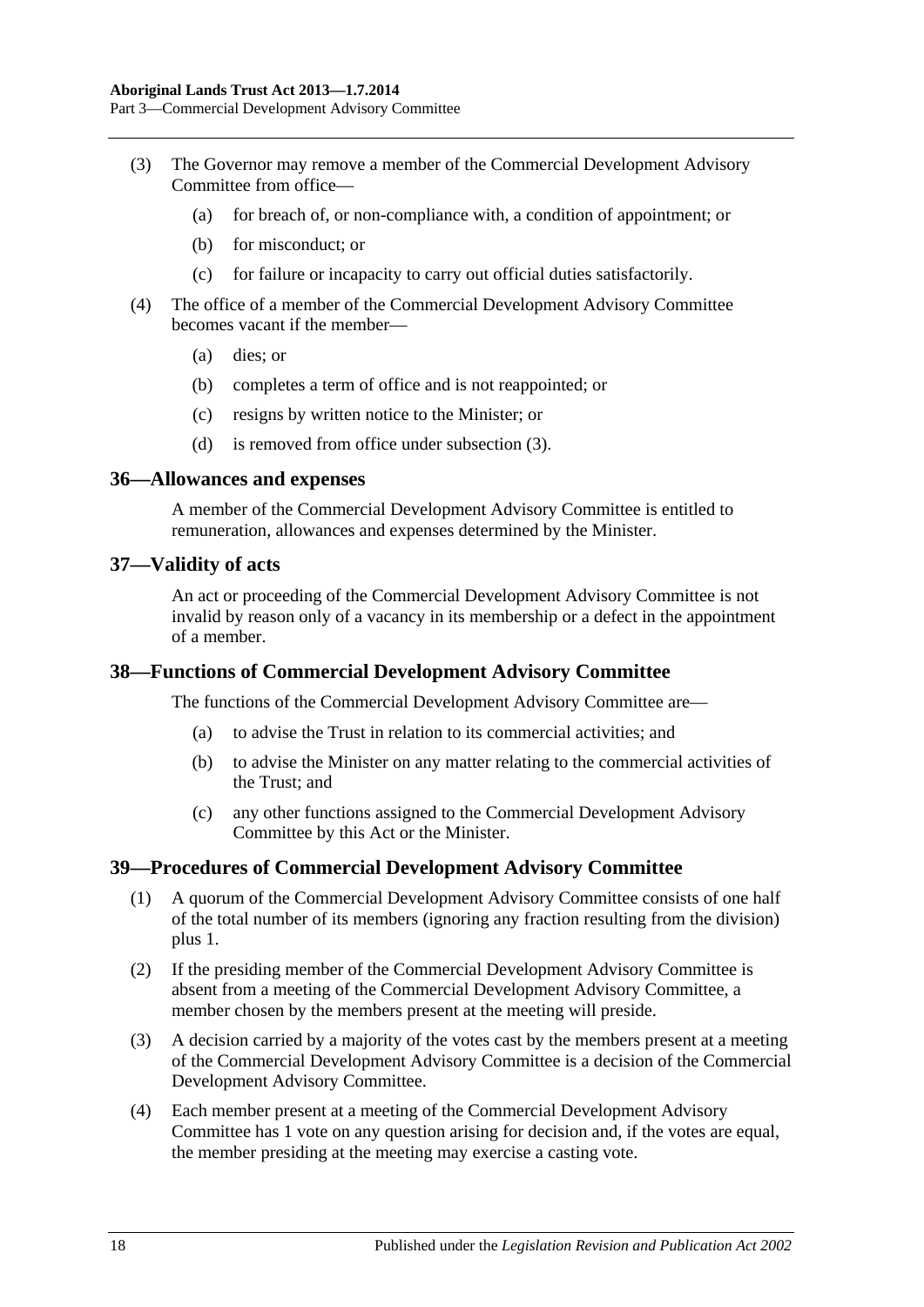- (5) A conference by telephone or other electronic means between the members of the Commercial Development Advisory Committee will, for the purposes of this section, be taken to be a meeting of the Commercial Development Advisory Committee at which the participating members are present if—
	- (a) notice of the conference is given to all members in the manner determined by the Commercial Development Advisory Committee for the purpose; and
	- (b) each participating member is capable of communicating with every other participating member during the conference.
- (6) A proposed resolution of the Commercial Development Advisory Committee becomes a valid decision of the Commercial Development Advisory Committee despite the fact that it is not voted on at a meeting of the Commercial Development Advisory Committee if—
	- (a) notice of the proposed resolution is given to all members of the Commercial Development Advisory Committee in accordance with procedures determined by the Commercial Development Advisory Committee; and
	- (b) a majority of the members express concurrence in the proposed resolution by letter, fax, email or other written communication setting out the terms of the resolution.
- (7) The Commercial Development Advisory Committee must have accurate minutes kept of its meetings.
- (8) Subject to this Act, the Commercial Development Advisory Committee may determine its own procedures.

## <span id="page-18-0"></span>**40—Use of facilities**

The Commercial Development Advisory Committee may, under an arrangement approved by the Minister administering an administrative unit of the Public Service, make use of the services or staff of that administrative unit.

**Note—**

This includes the services or staff of the Trust.

# <span id="page-18-2"></span><span id="page-18-1"></span>**Part 4—Trust Land**

# **Division 1—Acquiring Trust Land**

## <span id="page-18-3"></span>**41—Transfer of certain land to Trust**

- (1) Despite any other Act or law, the following land may, by transfer or grant of the fee simple made in accordance with a resolution of both Houses of Parliament, be transferred to the Trust:
	- (a) unalienated Crown land (within the meaning of the *[Crown Land Management](http://www.legislation.sa.gov.au/index.aspx?action=legref&type=act&legtitle=Crown%20Land%20Management%20Act%202009)  Act [2009](http://www.legislation.sa.gov.au/index.aspx?action=legref&type=act&legtitle=Crown%20Land%20Management%20Act%202009)*);
	- (b) land owned by a Minister.
- (2) Sections 24(2), 25 and 26 of the *[Crown Land Management Act](http://www.legislation.sa.gov.au/index.aspx?action=legref&type=act&legtitle=Crown%20Land%20Management%20Act%202009) 2009* do not apply to, or in relation to, a transfer of land to the Trust under this section.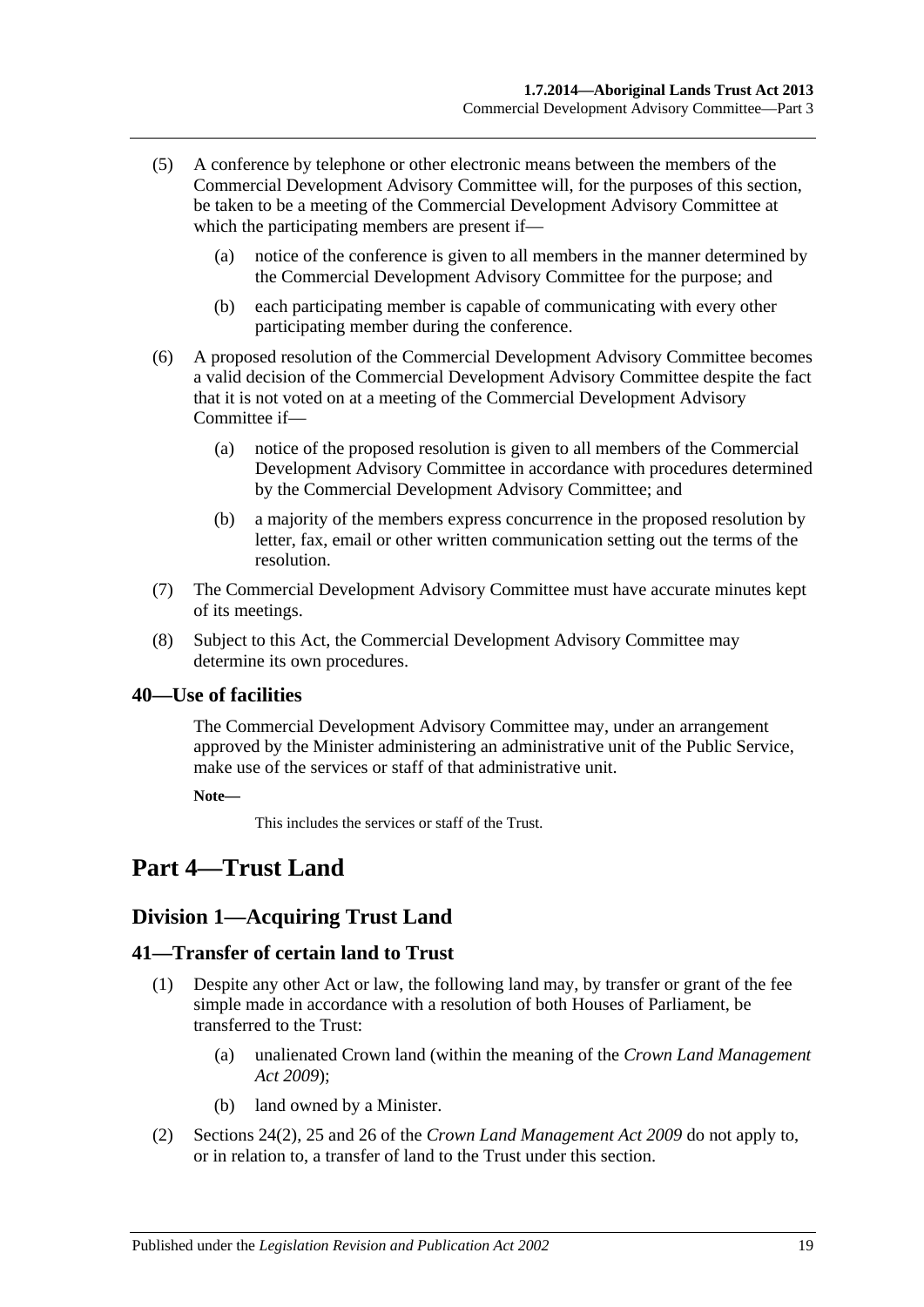(3) The Registrar-General must take such steps under the *[Real Property Act](http://www.legislation.sa.gov.au/index.aspx?action=legref&type=act&legtitle=Real%20Property%20Act%201886) 1886* as may be necessary to give effect to a transfer of land under this section.

# <span id="page-19-0"></span>**42—Register of Trust Land**

- (1) The Trust must keep a register of Trust Land (the *Register*).
- (2) The Register must include, in relation to each piece of Trust Land, the information required by the regulations and may include such other information as the Trust thinks fit.
- (3) The Chief Executive is responsible to the Trust for the form and maintenance of the Register.
- (4) The Chief Executive must correct an entry in the Register that is not, or has ceased to be, correct.
- (5) The Register must be kept available for inspection by any person during ordinary office hours at the principal office of the Trust and may be made available to the public by electronic means.
- (6) A person may, on payment of the prescribed fee, obtain a copy of any part of the Register.

# <span id="page-19-1"></span>**Division 2—Dealing with Trust Land**

## <span id="page-19-2"></span>**43—Inalienability of Trust Land**

Except as authorised under this Part, Trust Land is inalienable.

# <span id="page-19-3"></span>**44—Dealing with Trust Land**

- <span id="page-19-5"></span><span id="page-19-4"></span>(1) Subject to this section, the Trust—
	- (a) may dispose of Trust Land by transfer or grant of the fee simple; or
	- (b) may deal with Trust Land in such other manner as it thinks fit.

**Note—**

[Section](#page-4-2) 3(3) defines what it means to deal with Trust Land.

- (2) The Trust may only dispose of Trust Land under [subsection](#page-19-4)  $(1)(a)$  if—
	- (a) the transfer or grant is in accordance with a resolution of both Houses of Parliament; and
	- (b) any relevant requirements under the *Native Title Act 1993* of the Commonwealth have been satisfied.
- (3) Nothing in this section authorises the Trust to transfer or grant the fee simple in particular Trust Land if the estate in fee simple would, following the transfer or grant, be subject to native title.
- (4) An interest created by the Trust under [subsection](#page-19-5) (1)(b) cannot be sublet, transferred, assigned or otherwise dealt with except with the written permission of the Trust (which must not be unreasonably withheld).
- (5) Before dealing with Trust Land under this section, the Trust must undertake consultation in respect of the matter in accordance with [section](#page-6-0) 8.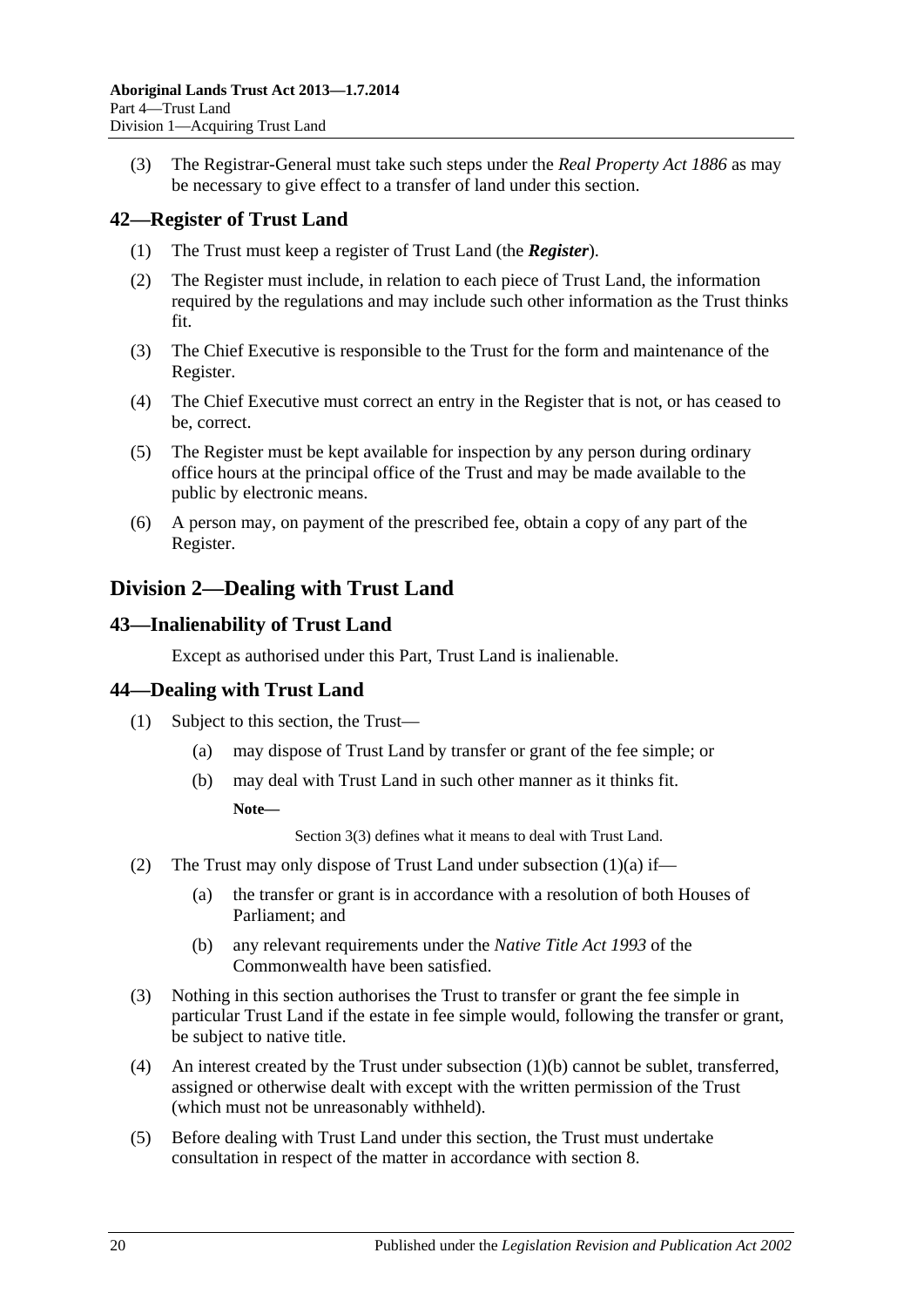- (6) To avoid doubt, this section applies in the case of a mortgagee or encumbrancee (within the meaning of the *[Real Property Act](http://www.legislation.sa.gov.au/index.aspx?action=legref&type=act&legtitle=Real%20Property%20Act%201886) 1886*) exercising a power of sale under the *[Real Property Act](http://www.legislation.sa.gov.au/index.aspx?action=legref&type=act&legtitle=Real%20Property%20Act%201886) 1886* or any other Act or law.
- (7) A dealing with Trust Land other than as contemplated by this section is void and of no effect.
- (8) A person with whom the Trust is required to consult under [section](#page-6-0) 8 in respect of particular Trust Land is entitled to inspect (without charge) any lease or other document in the possession of the Trust relating to a dealing with the Trust Land under this section during ordinary office hours at the principal office of the Trust.

# <span id="page-20-0"></span>**Division 3—Trust may appoint person to manage Trust Land**

## <span id="page-20-1"></span>**45—Trust may appoint person or body to manage Trust Land**

- (1) The Trust may, at the request of a lessee of Trust Land or of its own motion, appoint a person or body (a *manager of Trust Land*) to manage Trust Land that is the subject of a lease granted for the benefit of a particular Aboriginal community.
- (2) An appointment under this section—
	- (a) must be in writing; and
	- (b) will be on the terms and conditions determined by the Trust and specified in the instrument of appointment; and
	- (c) must comply with any requirements set out in the regulations for the purposes of this subsection.
- (3) A manager of Trust Land—
	- (a) has all the powers, functions and duties of the lessee in respect of the Trust Land and may act in the name of and on behalf of the lessee; and
	- (b) has any other power or function conferred by or under this Act or by the Trust; and
	- (c) must comply with any requirements set out in the regulations for the purposes of this subsection; and
	- (d) is subject to the direction and control of the Trust; and
	- (e) is entitled to remuneration, allowances and expenses approved by the Trust; and
	- (f) must, in the course of managing the Trust Land, endeavour to benefit the interests of the relevant Aboriginal community at all times.
- (4) Subject to this Act and any directions of the Trust, a body appointed to manage Trust Land may determine its own procedures.
- (5) All costs and expenses arising out of the management of Trust Land pursuant to this section are payable by the Trust but are recoverable by the Trust as a debt from the lessee of the Trust Land.
- (6) A lessee of Trust Land cannot claim compensation from the Trust, a manager of Trust Land or the Crown in respect of any action taken under this Division.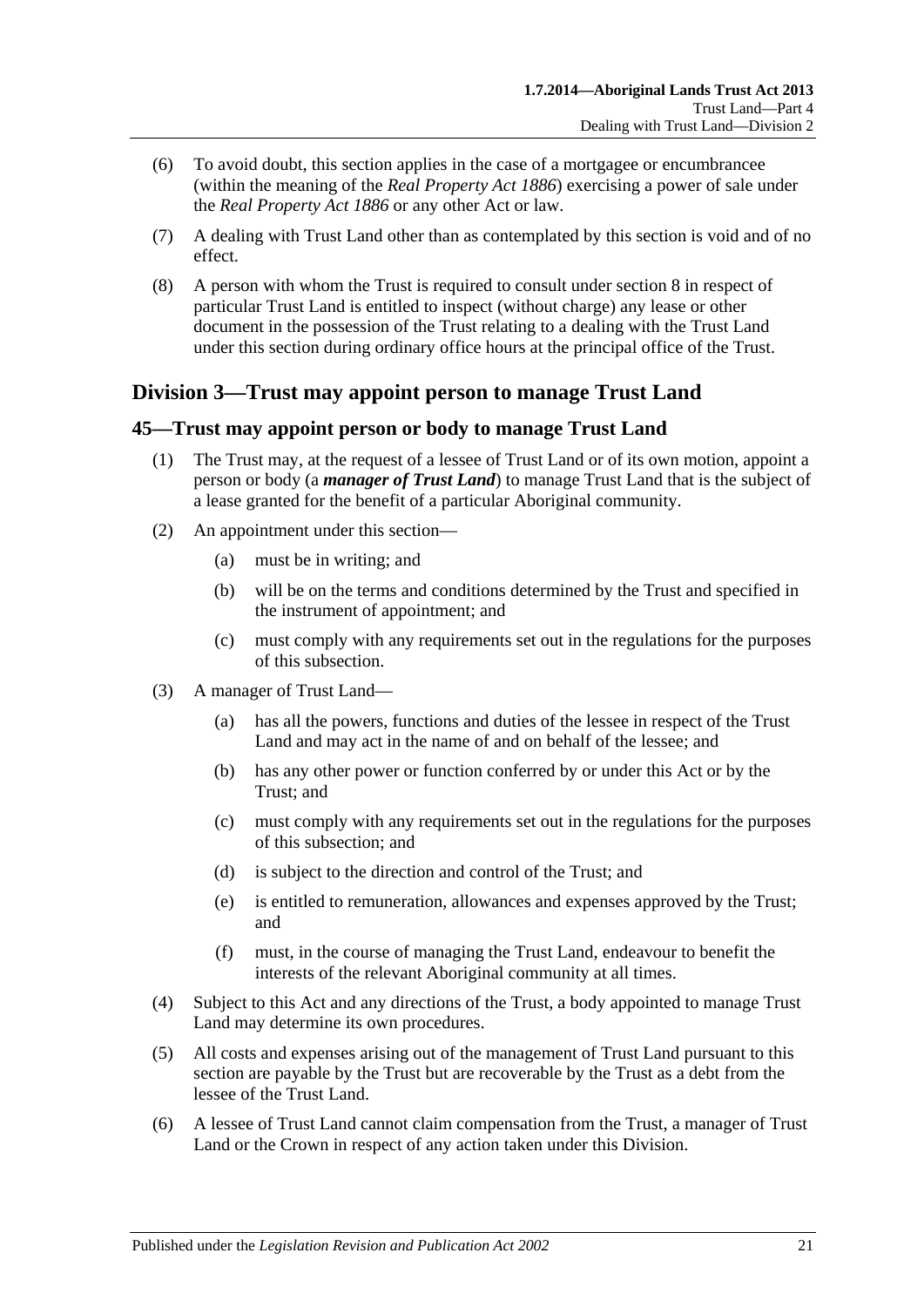### <span id="page-21-0"></span>**46—Manager may direct lessee**

- (1) A manager of Trust Land may, by notice in writing, require the lessee or any person who has been involved in the management of the Trust Land to report to the manager on such matters relating to the management of the Trust Land as may be specified in the notice.
- (2) A person who fails to comply with a requirement made under this section is guilty of an offence.

Maximum penalty: \$5 000.

### <span id="page-21-1"></span>**47—Offences**

A person who—

- (a) hinders or obstructs a manager of Trust Land, or a person assisting a manager of Trust Land, in the exercise of powers or functions under this Act; or
- (b) falsely represents, by words or conduct, that he or she is assisting a manager of Trust Land in the exercise of powers or functions under this Act,

is guilty of an offence.

Maximum penalty: \$5 000.

# <span id="page-21-2"></span>**Part 5—Commercial and other activities of Trust**

### <span id="page-21-3"></span>**48—Trust may enter into commercial transactions etc as it thinks fit**

(1) Without limiting [Part](#page-18-1) 4, but subject to [subsection](#page-21-6) (2), the Trust may enter into such commercial or other transactions as it thinks fit (including, without limiting the generality of this subsection, acquiring and disposing of land for commercial or investment purposes).

**Note—**

Land acquired as contemplated by this section is not generally Trust Land—see the definition of *Trust Land* i[n section](#page-3-3) 3.

Trust Land may only be dealt with in accordance with [Part](#page-18-1) 4.

<span id="page-21-6"></span>(2) The Trust may only enter into a transaction with a value (determined in accordance with the regulations) exceeding the prescribed amount with the written approval of the Minister.

# <span id="page-21-4"></span>**Part 6—Regulation of liquor and other substances on Trust Land**

## <span id="page-21-5"></span>**49—Regulations may prohibit consumption etc of regulated substances on Trust Land**

- (1) The Governor may, on the recommendation of the Trust, make regulations—
	- (a) regulating, restricting or prohibiting the consumption, possession, sale or supply of regulated substances on Trust Land;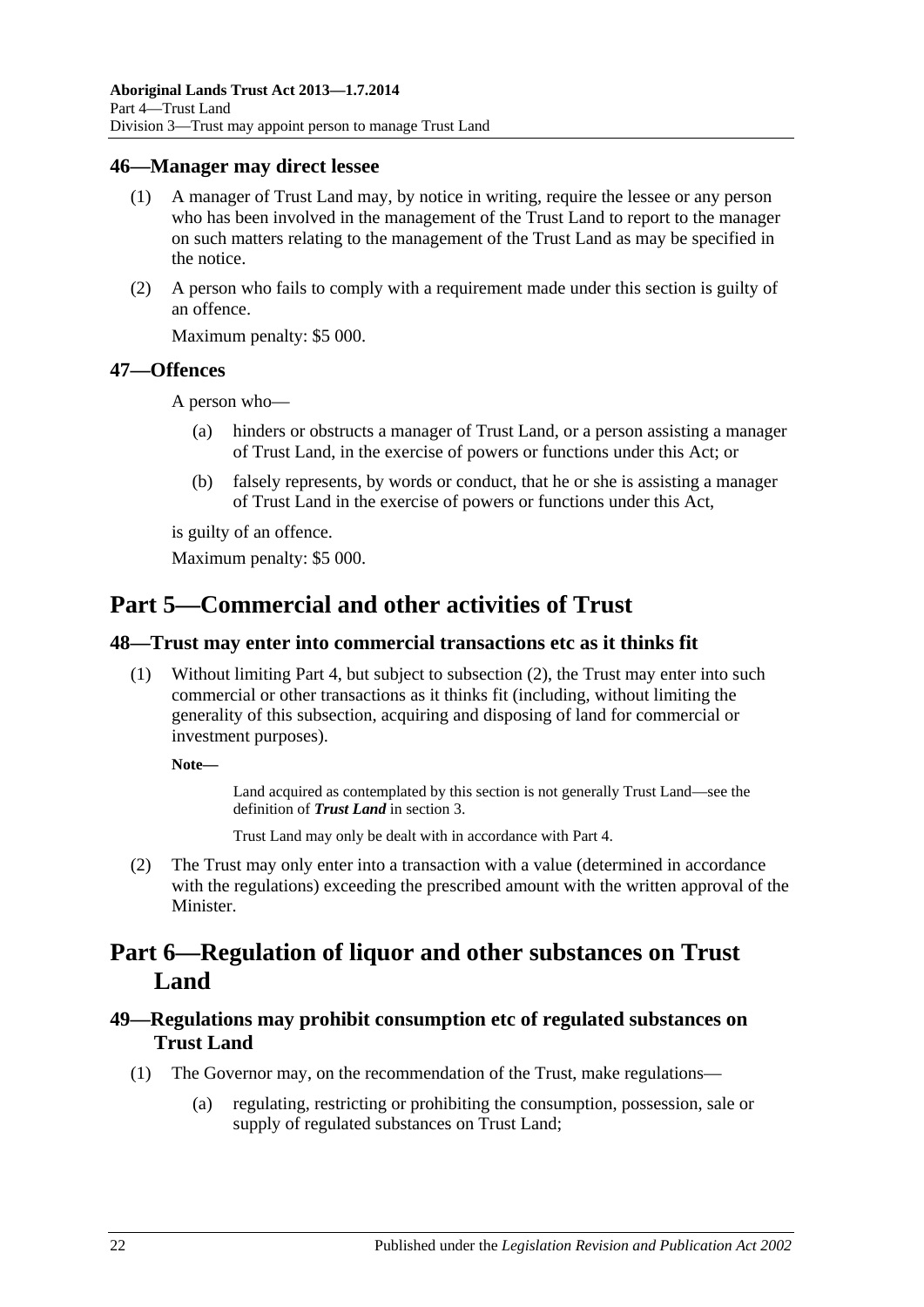- (b) providing for the confiscation, in circumstances in which a contravention of a regulation is reasonably suspected, of a regulated substance to which the suspected contravention relates;
- (c) providing for the treatment or rehabilitation (or both) of any person affected by the misuse of a regulated substance;
- (d) providing for the facilitation of proof of contraventions of the regulations;
- (e) prescribing fines (not exceeding \$1 250) for contravention of a regulation;
- (f) prescribing expiation fees (not exceeding \$315) for alleged offences against the regulations.
- (2) Before making a recommendation for the purposes of this section, the Trust must undertake consultation in respect of the matter in accordance with [section](#page-6-0) 8.
- (3) A person who contravenes a regulation regulating, restricting or prohibiting the sale or supply of regulated substances on Trust Land is guilty of an offence.

Maximum penalty: \$2 000 or imprisonment for 6 months.

- <span id="page-22-1"></span>(4) A member of the police force may seize and impound any vehicle reasonably suspected of having been used in connection with the sale or supply of a regulated substance on Trust Land in contravention of the regulations.
- (5) If a vehicle is seized under [subsection](#page-22-1) (4), the matter must be referred at the next available opportunity to a magistrate.
- (6) A magistrate may make an order for the forfeiture of a vehicle seized under [subsection](#page-22-1) (4) if the magistrate is satisfied that—
	- (a) the vehicle has been used in connection with the sale or supply of a regulated substance on Trust Land in contravention of the regulations; and
	- (b) any person who so used the vehicle has, on at least 1 previous occasion, been found guilty of the offence of supplying a regulated substance on Trust Land in contravention of the regulations or the repealed Act; and
	- (c) it is, in the circumstances of the case, appropriate that the vehicle be forfeited.
- (7) In this section—

*regulated substance* means—

- (a) alcoholic liquor; or
- (b) petrol; or
- (c) any other substance declared by the regulations to be a regulated substance for the purposes of this section.

#### <span id="page-22-0"></span>**50—Application of the** *Public Intoxication Act 1984* **to certain Trust Land**

- (1) Subject to this section, the *[Public Intoxication Act](http://www.legislation.sa.gov.au/index.aspx?action=legref&type=act&legtitle=Public%20Intoxication%20Act%201984) 1984* applies to prescribed Trust Land.
- (2) For the purposes of this section, the *[Public Intoxication Act](http://www.legislation.sa.gov.au/index.aspx?action=legref&type=act&legtitle=Public%20Intoxication%20Act%201984) 1984* is modified as follows:
	- (a) a reference to a public place will be taken to be a reference to prescribed Trust Land;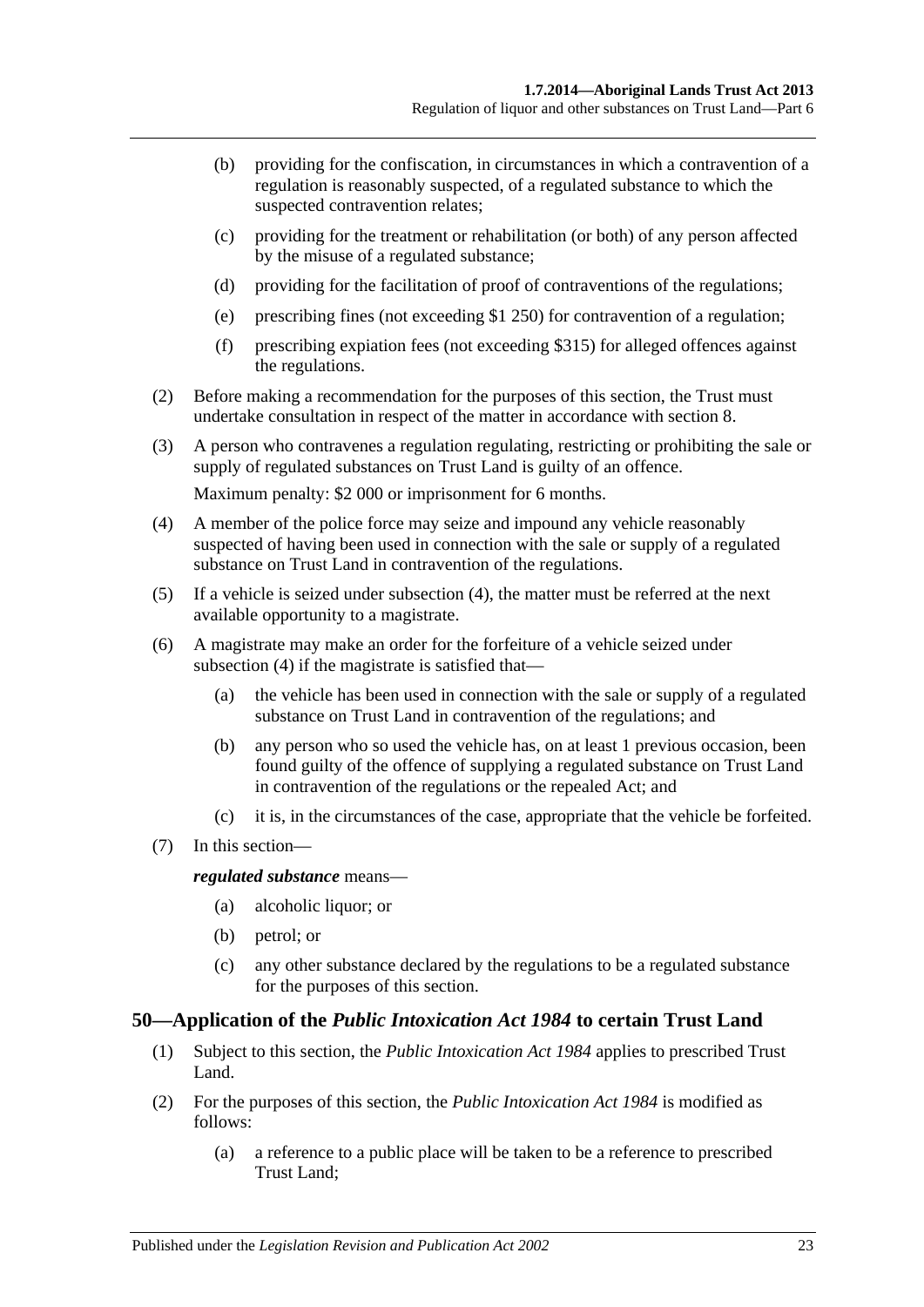- (b) a reference to an authorised officer will be taken to be a reference to an authorised officer appointed by the Minister to whom the administration of the *[Public Intoxication Act](http://www.legislation.sa.gov.au/index.aspx?action=legref&type=act&legtitle=Public%20Intoxication%20Act%201984) 1984* is committed on the recommendation of the Trust;
- <span id="page-23-3"></span><span id="page-23-2"></span>(c) subject to this section, but without limiting any other powers he or she may have under the *[Public Intoxication Act](http://www.legislation.sa.gov.au/index.aspx?action=legref&type=act&legtitle=Public%20Intoxication%20Act%201984) 1984*, a member of the police force or an authorised officer may exercise any of the following powers on prescribed Trust Land:
	- (i) the power, on reasonable suspicion that a drug or alcohol is in any premises or vehicle, to enter and search those premises or that vehicle, using such force as is necessary for the purpose;
	- (ii) the power to stop any vehicle for the purpose of carrying out a search under [subparagraph](#page-23-2) (i);
	- (iii) the power to confiscate and dispose of a drug or alcohol.
- (3) The appointment of an authorised officer may be conditional or unconditional (including a condition that limits the prescribed Trust Land in relation to which the authorised officer can exercise his or her powers).
- <span id="page-23-5"></span><span id="page-23-4"></span>(4) The Governor may, by proclamation made on the recommendation of the Trust—
	- (a) declare specified Trust Land to be prescribed Trust Land; or
	- (b) impose limitations on the exercise of the power referred to in [subsection](#page-23-3)  $(2)(c)$ ; or
	- (c) vary or revoke a proclamation made under this subsection.
- (5) The Trust must not recommend the making of a proclamation under [subsection](#page-23-4) (4) unless—
	- (a) a proposal for making the proclamation has been initiated from within the Aboriginal communities that would be affected by the proclamation; and
	- (b) the Trust is satisfied that those communities are in general agreement that the proclamation should be made.
- (6) In this section—

*prescribed Trust Land* means Trust Land declared to be prescribed Trust Land under [subsection](#page-23-5)  $(4)(a)$ .

# <span id="page-23-0"></span>**Part 7—Mining operations etc on Trust Land**

## <span id="page-23-1"></span>**51—Interpretation**

In this Part—

*mining Acts* means—

- (a) the *[Mining Act](http://www.legislation.sa.gov.au/index.aspx?action=legref&type=act&legtitle=Mining%20Act%201971) 1971*; and
- (b) the *[Opal Mining Act](http://www.legislation.sa.gov.au/index.aspx?action=legref&type=act&legtitle=Opal%20Mining%20Act%201995) 1995*; and
- (c) the *[Petroleum and Geothermal Energy Act](http://www.legislation.sa.gov.au/index.aspx?action=legref&type=act&legtitle=Petroleum%20and%20Geothermal%20Energy%20Act%202000) 2000*; and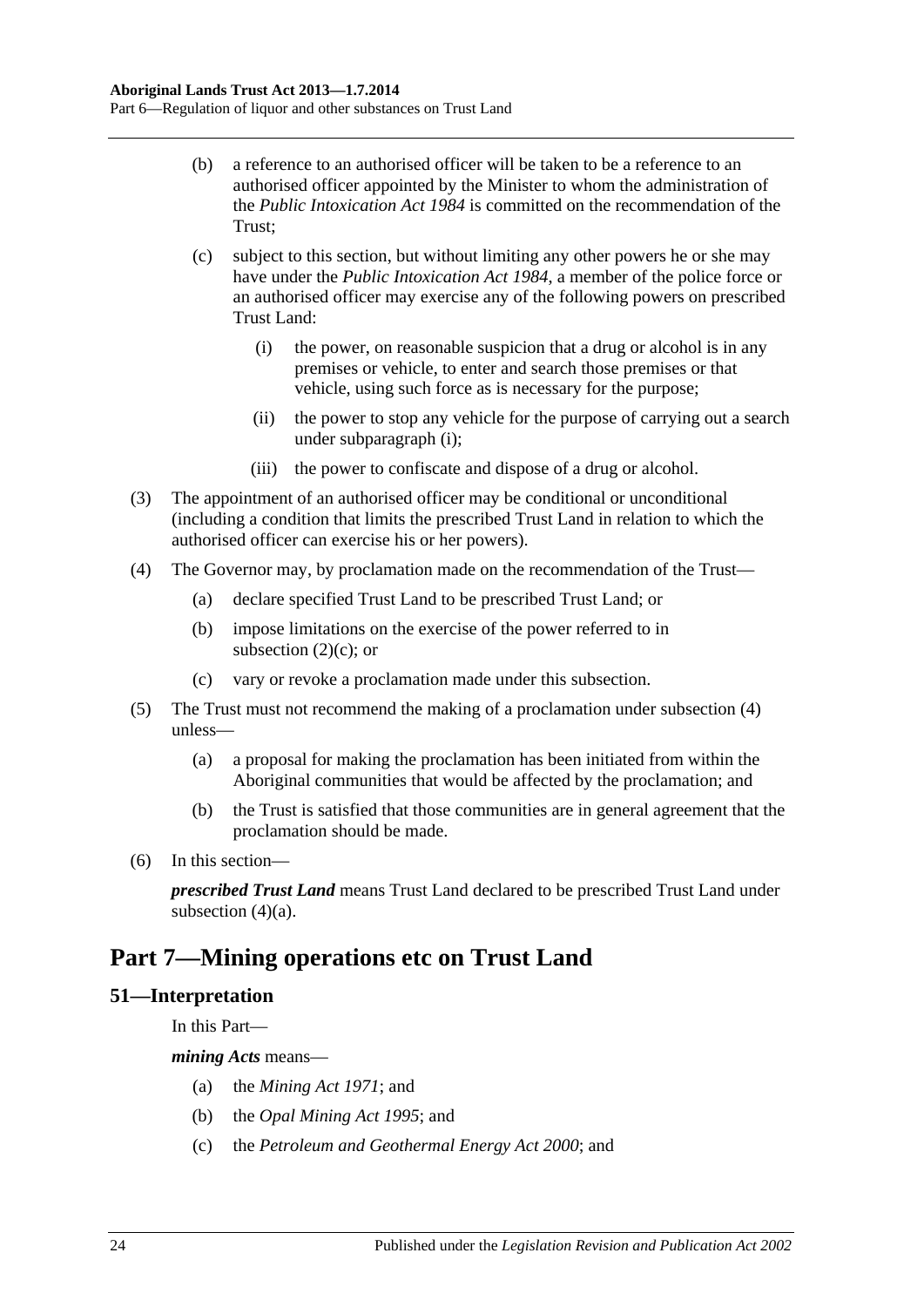(d) any other Act declared by the regulations to be included in the ambit of this definition;

#### *mining authority* means—

- (a) a mining tenement under the *[Mining Act](http://www.legislation.sa.gov.au/index.aspx?action=legref&type=act&legtitle=Mining%20Act%201971) 1971*; or
- (b) a precious stones prospecting permit under the *[Opal Mining Act](http://www.legislation.sa.gov.au/index.aspx?action=legref&type=act&legtitle=Opal%20Mining%20Act%201995) 1995*; or
- (c) a precious stones tenement under the *[Opal Mining Act](http://www.legislation.sa.gov.au/index.aspx?action=legref&type=act&legtitle=Opal%20Mining%20Act%201995) 1995*; or
- (d) an authority to engage in a regulated activity under the *[Petroleum and](http://www.legislation.sa.gov.au/index.aspx?action=legref&type=act&legtitle=Petroleum%20and%20Geothermal%20Energy%20Act%202000)  [Geothermal Energy Act](http://www.legislation.sa.gov.au/index.aspx?action=legref&type=act&legtitle=Petroleum%20and%20Geothermal%20Energy%20Act%202000) 2000*; or
- (e) any other authority declared by the regulations to be included in the ambit of this definition;

*mining operations* has the same meaning as in the *[Mining Act](http://www.legislation.sa.gov.au/index.aspx?action=legref&type=act&legtitle=Mining%20Act%201971) 1971* or the *[Opal](http://www.legislation.sa.gov.au/index.aspx?action=legref&type=act&legtitle=Opal%20Mining%20Act%201995)  [Mining Act](http://www.legislation.sa.gov.au/index.aspx?action=legref&type=act&legtitle=Opal%20Mining%20Act%201995) 1995* (as the case requires);

*regulated activities* has the same meaning as in the *[Petroleum and Geothermal Energy](http://www.legislation.sa.gov.au/index.aspx?action=legref&type=act&legtitle=Petroleum%20and%20Geothermal%20Energy%20Act%202000)  Act [2000](http://www.legislation.sa.gov.au/index.aspx?action=legref&type=act&legtitle=Petroleum%20and%20Geothermal%20Energy%20Act%202000)*.

#### <span id="page-24-0"></span>**52—Interaction between this Act and mining Acts**

- (1) A mining authority must not be granted or renewed under a mining Act in respect of Trust Land except to a person who has permission to carry out mining operations or regulated activities on the Trust Land under this Part (however nothing in this section prevents the taking of any step under a mining Act antecedent to the grant or renewal of a mining authority).
- (2) Before a mining authority is granted or renewed under a mining Act in relation to Trust Land, the Minister to whom the administration of the mining Act is committed must allow the Trust a reasonable opportunity to make submissions relating to the conditions subject to which the mining authority should be granted or renewed.
- (3) If a person has permission to carry out mining operations or regulated activities on Trust Land under this Part, the person and his or her agents, contractors and employees—
	- (a) may, subject to any conditions of the permission and to the provisions of the relevant mining Act, enter the Trust Land for the purpose of carrying out such mining operations or regulated activities; and
	- (b) despite a provision of the relevant mining Act, is not required to serve on the Trust a notice of entry.
- (4) In this section—

*notice of entry* means—

- (a) a notice of entry contemplated by section 58A of the *[Mining Act](http://www.legislation.sa.gov.au/index.aspx?action=legref&type=act&legtitle=Mining%20Act%201971) 1971*; or
- (b) a notice of entry contemplated by section 32 of the *[Opal Mining Act](http://www.legislation.sa.gov.au/index.aspx?action=legref&type=act&legtitle=Opal%20Mining%20Act%201995) 1995*; or
- (c) a notice of entry contemplated by section 61 of the *[Petroleum and](http://www.legislation.sa.gov.au/index.aspx?action=legref&type=act&legtitle=Petroleum%20and%20Geothermal%20Energy%20Act%202000)  [Geothermal Energy Act](http://www.legislation.sa.gov.au/index.aspx?action=legref&type=act&legtitle=Petroleum%20and%20Geothermal%20Energy%20Act%202000) 2000*,

as the case requires.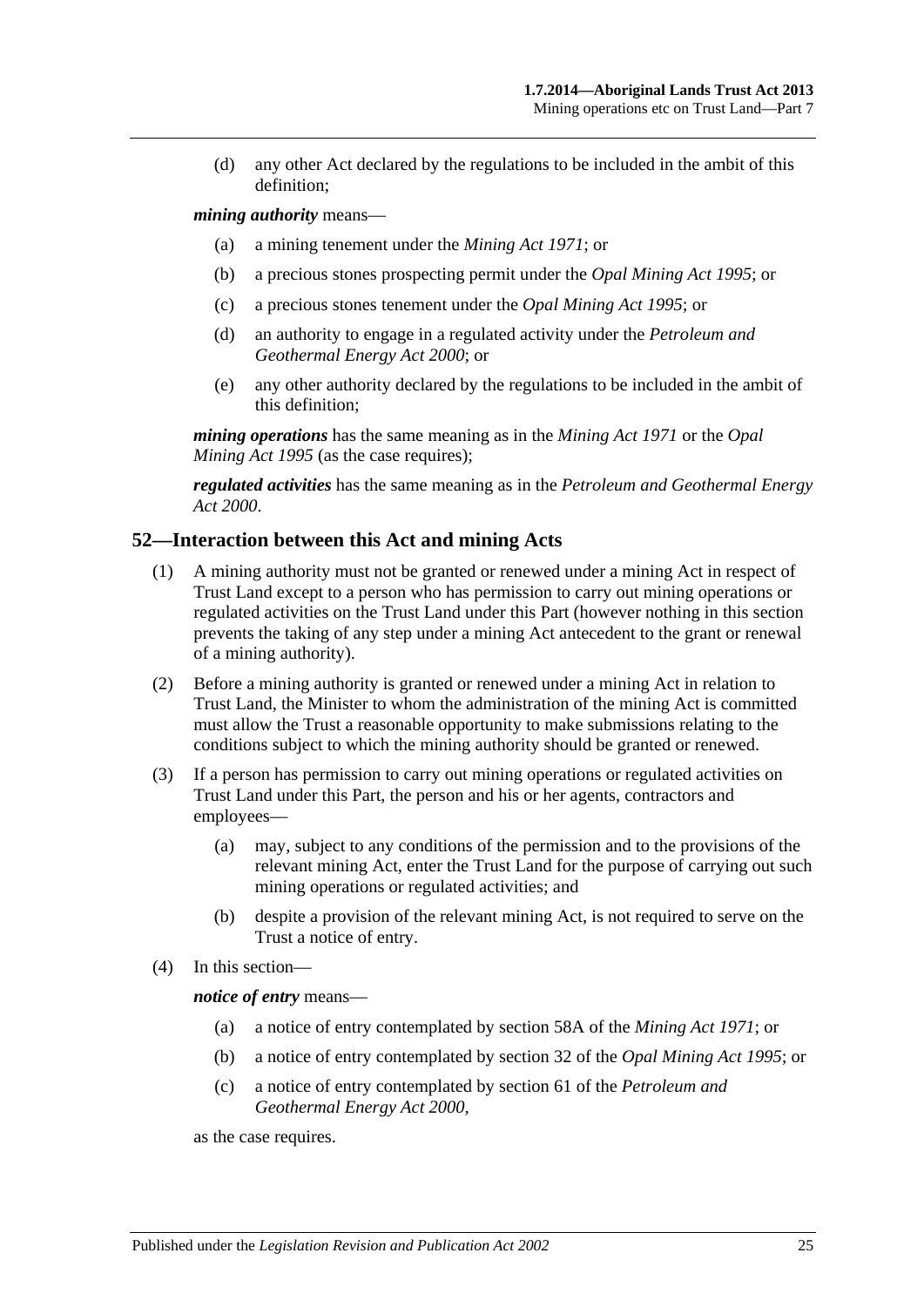### <span id="page-25-0"></span>**53—Permission required to carrying out mining operations etc on Trust Land**

- (1) Despite a provision of the mining Acts or any other Act or law, a person who, without the permission of the Trust granted under this Part—
	- (a) carries out mining operations or regulated activities on Trust Land; or
	- (b) enters Trust Land for the purpose of carrying out mining operations or regulated activities,

is guilty of an offence.

Maximum penalty: \$120 000.

- (2) An application to the Trust for permission to carry out mining operations or regulated activities on Trust Land—
	- (a) must be made in a manner and form determined by the Trust; and
	- (b) except in the case of an application for permission to prospect for minerals pursuant to section 20 of the *[Mining Act](http://www.legislation.sa.gov.au/index.aspx?action=legref&type=act&legtitle=Mining%20Act%201971) 1971*—
		- (i) may only be made by a person who has applied for a mining authority in respect of the Trust Land under the relevant mining Act; and
		- (ii) must contain, or be accompanied by, all information submitted by the applicant to the Minister to whom the administration of the relevant mining Act is committed in support of the application for the mining authority.
- (3) The applicant—
	- (a) must, at the request of the Trust, provide the Trust with such further information as the Trust may reasonably require to determine the application for permission; and
	- (b) must, as soon as practicable after making an application for permission, notify the Minister to whom the administration of the relevant mining Act is committed of the application.
- (4) Before determining an application for permission, the Trust—
	- (a) must undertake consultation in respect of the matter in accordance with [section](#page-6-0) 8; and
	- (b) must consult with any other person or body specified in the regulations for the purposes of this subsection; and
	- (c) must comply with any other requirements set out in the regulations for the purposes of this paragraph.
- (5) Subject to this section, the Trust may—
	- (a) grant permission to carry out mining operations or regulated activities on the Trust Land unconditionally; or
	- (b) grant permission to carry out mining operations or regulated activities on the Trust Land subject to such conditions as the Trust thinks fit; or
	- (c) refuse permission to carry out mining operations or regulated activities on the Trust Land.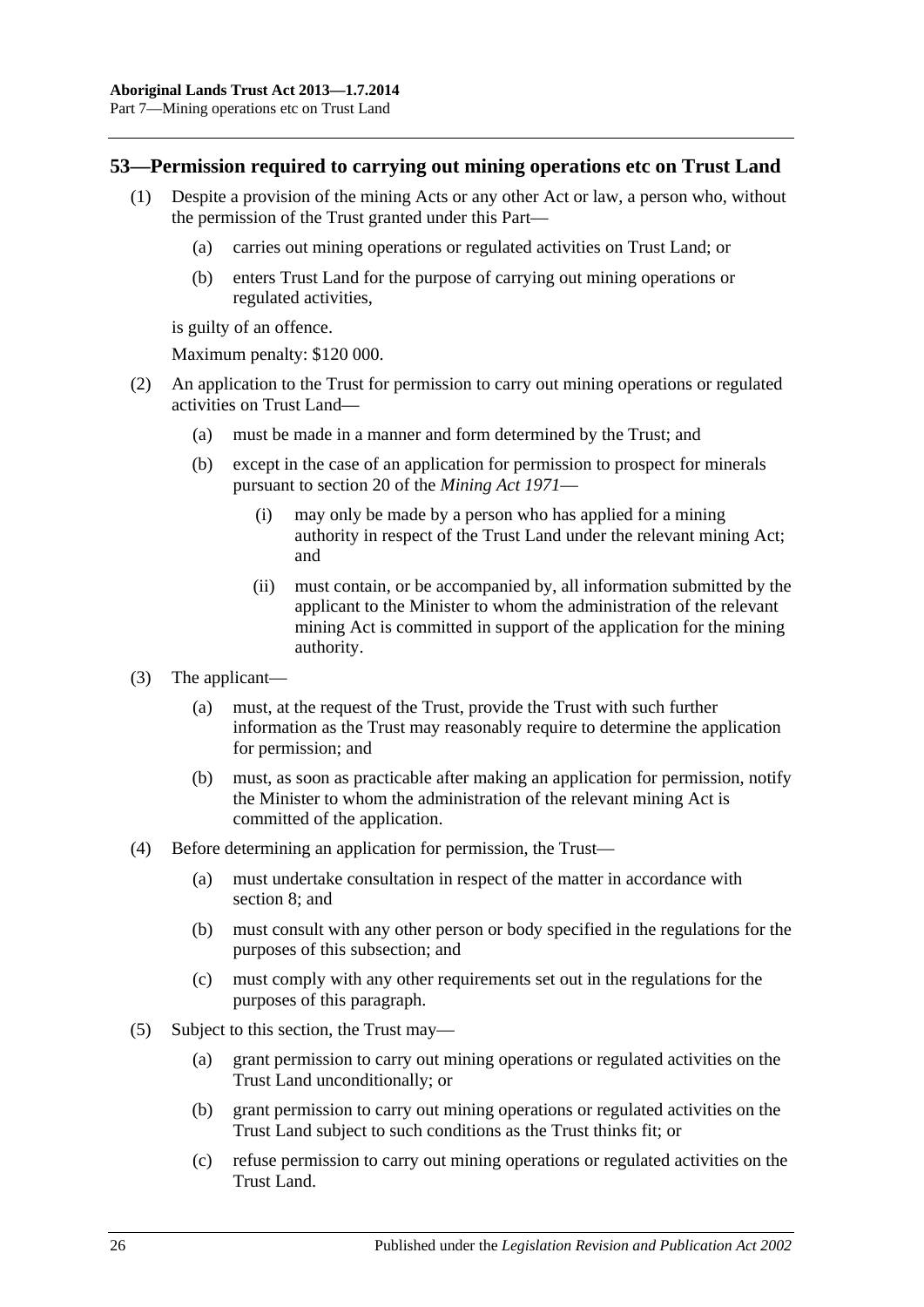- <span id="page-26-2"></span>(6) The Trust must, as soon as is reasonably practicable after determining an application, give notice in writing of the determination to—
	- (a) the applicant; and
	- (b) the Minister to whom the administration of the relevant mining Act is committed.
- <span id="page-26-1"></span>(7) The reasonable costs and expenses incurred by the Trust in dealing with an application for permission may be recovered from the applicant as a debt.
- (8) Any payment made under [subsection](#page-26-1) (7) must, if the application is subsequently determined in favour of the applicant but on condition that compensation be paid to the Trust, be regarded as a payment made on account of that compensation.

#### <span id="page-26-3"></span><span id="page-26-0"></span>**54—Arbitration**

- (1) If, in relation to an application under [section](#page-25-0) 53—
	- (a) the Trust refuses permission to carry out mining operations or regulated activities on Trust Land; or
	- (b) the Trust grants its permission to carry out mining operations or regulated activities on Trust Land subject to conditions that are unacceptable to the applicant; or
	- (c) the applicant has not, within 4 months after the date of the application, received notice of a determination under [section](#page-26-2) 53(6),

the applicant may, in a manner and form determined by the Minister to whom the administration of the relevant mining Act is committed, request that Minister to refer the application to an arbitrator.

- <span id="page-26-4"></span>(2) If the Minister to whom the administration of the relevant mining Act is committed receives a request under [subsection](#page-26-3) (1), the application must be referred to an arbitrator appointed by that Minister.
- (3) At least 21 days before an arbitrator is appointed under [subsection](#page-26-4) (2), the Minister to whom the administration of the relevant mining Act is committed must-
	- (a) inform the Trust of whom he or she proposes to appoint; and
	- (b) consider any submissions of the Trust in relation to the proposed appointment.
- (4) The arbitrator—
	- (a) must be—
		- (i) a judge, or retired judge, of the High Court, the Federal Court of Australia, or the Supreme Court of a State or Territory of Australia; or
		- (ii) a legal practitioner of at least 7 years standing; and
	- (b) has the powers of a commission of inquiry under the *[Royal Commissions](http://www.legislation.sa.gov.au/index.aspx?action=legref&type=act&legtitle=Royal%20Commissions%20Act%201917)  Act [1917](http://www.legislation.sa.gov.au/index.aspx?action=legref&type=act&legtitle=Royal%20Commissions%20Act%201917)*; and
	- (c) may refer a question of law for the opinion of the Full Court of the Supreme Court.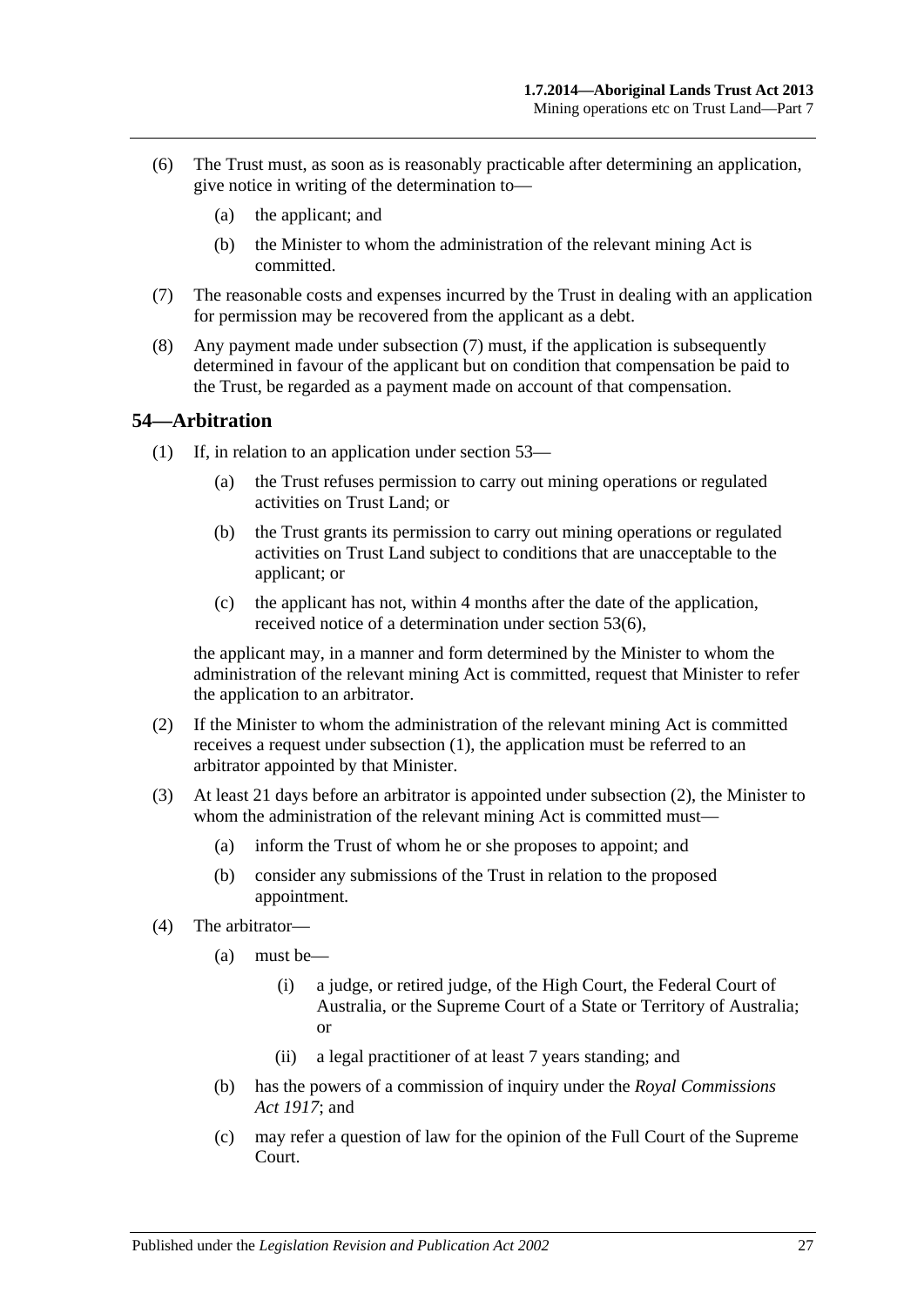- (5) After hearing the evidence and submissions of—
	- (a) the Trust; and
	- (b) the applicant; and
	- (c) the Minister to whom the administration of the relevant mining Act is committed; and
	- (d) the Minister to whom the administration of this Act is committed,

and any other evidence and submissions he or she thinks fit to receive, the arbitrator may—

- (e) affirm, vary or reverse the determination of the Trust in respect of the application for permission; or
- (f) if no determination has been made by the Trust in respect of the application for permission—determine the application as the arbitrator thinks fit.
- <span id="page-27-0"></span>(6) The arbitrator may, if he or she thinks fit, award against the applicant and in favour of the Trust an amount that represents, in the arbitrator's opinion, the reasonable costs and expenses incurred by the Trust in relation to the arbitration.
- (7) An amount awarded under [subsection](#page-27-0) (6) may be recovered by the Trust as a debt.
- (8) In determining an arbitration under this section, the arbitrator must have regard to—
	- (a) the effect of granting the relevant mining authority on—
		- (i) Aboriginal persons with an interest in, and any other residents on, the Trust Land; and
		- (ii) the activities of the Trust; and
	- (b) the suitability of the applicant to carry out the proposed mining operations or regulated activities and capacity, in carrying out those operations, to minimise disturbance to the Trust Land; and
	- (c) the preservation of the natural environment; and
	- (d) the economic and other significance of the operations to the State and Australia,

and may have regard to any other matter the arbitrator thinks appropriate.

- (9) The arbitrator must hear and determine the arbitration as expeditiously as possible.
- (10) A determination under this section is binding on the Trust, the applicant and the Crown.
- (11) The *[Arbitration Act](http://www.legislation.sa.gov.au/index.aspx?action=legref&type=act&legtitle=Arbitration%20Act%201891) 1891* does not apply to an arbitration under this section.
- (12) The regulations may make further provision in relation to an arbitration under this section.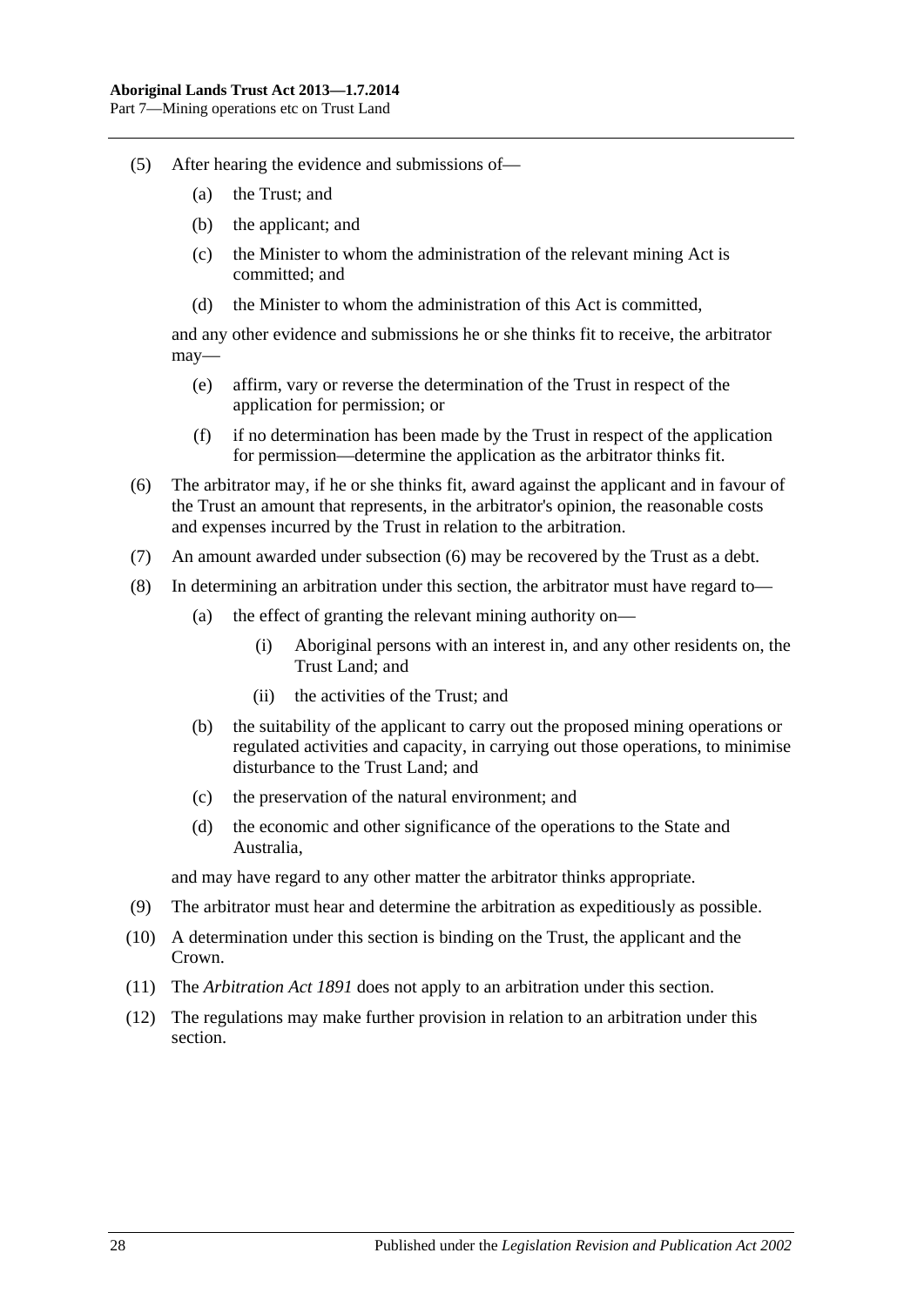### <span id="page-28-0"></span>**55—Royalty**

(1) Subject to [subsection](#page-28-4) (2), the Treasurer must cause an amount equal to two-thirds of the total royalty paid under the mining Acts that relates to mining operations or regulated activities on Trust Land to be paid to the Trust.

**Note—**

One half of the amount paid under this section (that is, one-third of the total royalty paid) must be spent improving the Trust Land, or for the benefit of communities living on the Trust Land, where the mining occurred—see [section](#page-11-1) 21(3).

<span id="page-28-4"></span>(2) If the total amount to be paid to the Trust under this section exceeds the prescribed limit in any financial year, the excess is to be paid into the Consolidated Account.

### <span id="page-28-1"></span>**56—Certain payments or other consideration to Trust must represent fair compensation**

- (1) This section applies to payments made, or to be made, or consideration given, or to be given, to the Trust (not being a payment of royalty under [section](#page-28-0) 55) in respect of the carrying out or proposed carrying out of mining operations or regulated activities on Trust Land.
- (2) A payment or consideration to which this section applies must be reasonably proportioned to the disturbance to the Trust Land, and the ways-of-life of Aboriginal persons living on, or with responsibilities for, the Trust Land, that has resulted or is likely to result from the grant of the relevant mining authority.

**Note—**

A reasonably proportionate amount of such payments must be spent on the Trust Land, or for the benefit of communities living on the Trust Land, to which the payment relates—see [section](#page-11-1) 21(3).

(3) A person who makes or gives, or agrees to make or give, a payment or consideration to which this section applies must, within 14 days of the date of making or giving the payment or consideration, or entering into the agreement, notify the Minister to whom the administration of the relevant mining Act is committed of the amount or value of the payment or consideration, or of the terms of the agreement. Maximum penalty: \$2 000.

# <span id="page-28-2"></span>**Part 8—Delivery of services under** *Local Government Act 1999* **and** *Outback Communities (Administration and Management) Act 2009*

#### <span id="page-28-3"></span>**57—Trust to liaise with councils etc**

(1) Without limiting a provision of the *[Local Government Act](http://www.legislation.sa.gov.au/index.aspx?action=legref&type=act&legtitle=Local%20Government%20Act%201999) 1999*, the Trust must, in relation to Trust Land that is located within the area of a council, take reasonable steps to liaise with the council in respect of the provision of services and facilities under that Act on, or in relation to, the Trust Land.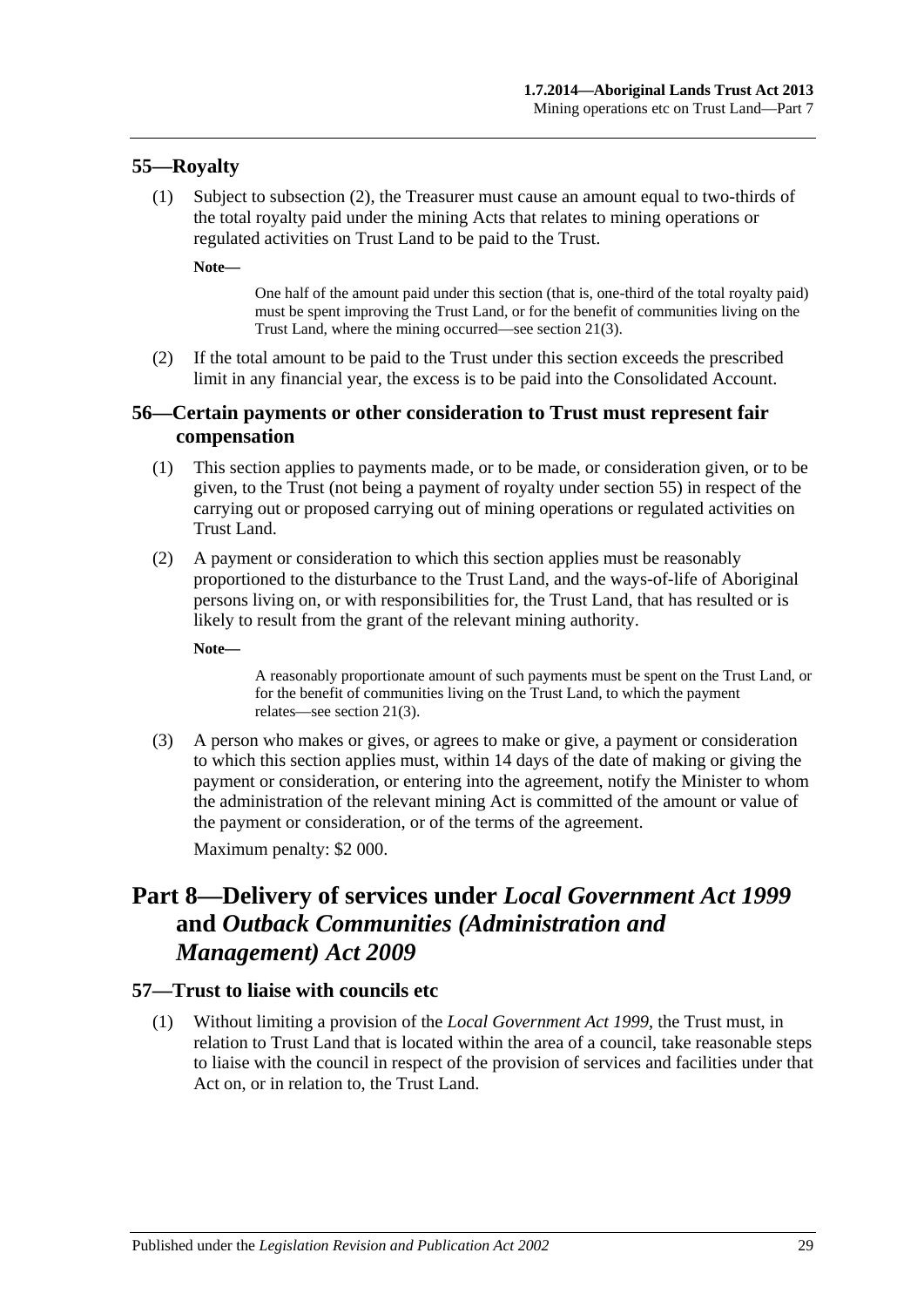#### **Aboriginal Lands Trust Act 2013—1.7.2014**

Part 8—Delivery of services under *Local Government Act 1999* and *Outback Communities (Administration and Management) Act 2009*

- (2) Without limiting a provision of the *[Outback Communities \(Administration and](http://www.legislation.sa.gov.au/index.aspx?action=legref&type=act&legtitle=Outback%20Communities%20(Administration%20and%20Management)%20Act%202009)  [Management\) Act](http://www.legislation.sa.gov.au/index.aspx?action=legref&type=act&legtitle=Outback%20Communities%20(Administration%20and%20Management)%20Act%202009) 2009*, the Trust must, in relation to Trust Land located in the outback, take reasonable steps to liaise with the Outback Communities Authority in respect of the provision of public services and facilities under that Act on, or in relation to, the Trust Land.
- (3) Without limiting this section or any other provision of this Act, the Trust must ensure that each lease granted over Trust Land contains provisions of the following kinds:
	- (a) a provision requiring the lessee of the Trust Land to grant access to the Trust Land by the relevant council, the Outback Communities Authority or specified services providers for the purpose of providing services and facilities;
	- (b) any other provision required by the regulations for the purposes of this subsection.
- (4) In this section—

*area*, in relation to a council, and *council* have the same meanings as in the *[Local](http://www.legislation.sa.gov.au/index.aspx?action=legref&type=act&legtitle=Local%20Government%20Act%201999)  [Government Act](http://www.legislation.sa.gov.au/index.aspx?action=legref&type=act&legtitle=Local%20Government%20Act%201999) 1999*;

*outback* and *Outback Communities Authority* have the same meanings as in the *[Outback Communities \(Administration and Management\) Act](http://www.legislation.sa.gov.au/index.aspx?action=legref&type=act&legtitle=Outback%20Communities%20(Administration%20and%20Management)%20Act%202009) 2009*.

# <span id="page-29-0"></span>**Part 9—Dispute resolution**

#### <span id="page-29-1"></span>**58—Conciliator**

- (1) There will be a conciliator for the purposes of this Act.
- (2) The conciliator will be appointed by the Minister, after consultation with the Trust, for a term, and on conditions, determined by the Minister.

#### <span id="page-29-2"></span>**59—Dispute resolution by conciliator**

- (1) An Aboriginal person who lives on, has responsibilities for or has an interest in Trust Land who is aggrieved by a decision of the Trust relating to the Trust Land may appeal to the conciliator against that decision.
- (2) The conciliator may refuse to hear an appeal if he or she is of the opinion—
	- (a) that the appeal lacks substance, is unnecessary or unjustifiable, or is frivolous, vexatious or not made in good faith; or
	- (b) that the matter to which the appeal relates should be determined by way of legal proceedings.
- (3) Before hearing an appeal, the conciliator should, so far as is practicable, endeavour to resolve the dispute by mediation between the parties.
- (4) The conciliator is not bound by the rules of evidence in proceedings under this section, but may inform himself or herself in such manner as he or she thinks fit.
- (5) In proceedings under this section, the conciliator must—
	- (a) give effect to the principles of this Act; and
	- (b) seek to further the objects of this Act; and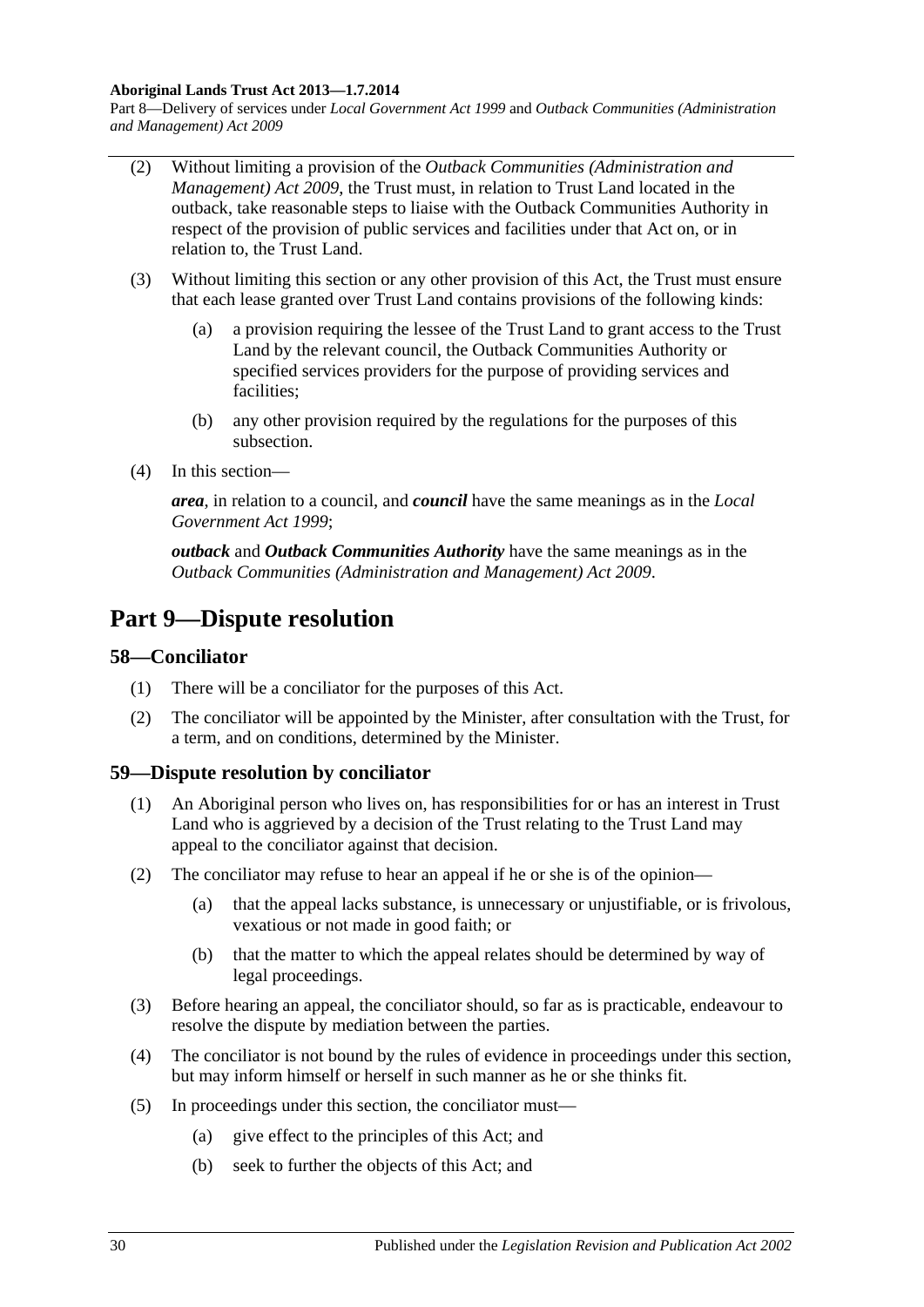- (c) act fairly and consider the need of the Trust to act in the interests of all Aboriginal South Australians.
- (6) The conciliator may, in proceedings under this section—
	- (a) give such directions as he or she considers necessary or appropriate to resolve any matters in dispute; or
	- (b) refer the matter back to the Trust to be further dealt with in accordance with his or her directions.
- (7) A direction under this section that is inconsistent with this or any other Act or law is, to the extent of the inconsistency, void and of no effect.
- (8) The regulations may make further provisions in relation to proceedings under this section.

### <span id="page-30-0"></span>**60—Order compelling compliance with direction of conciliator**

- (1) If a person or body refuses or fails to comply with a direction of the conciliator, any party to the proceedings before the conciliator may apply to the District Court for an order to compel that person or body to comply with the direction.
- (2) On an application under this section, the District Court must, unless satisfied that the direction of the conciliator is unjust or unreasonable, make an order requiring the person or body against whom the direction was made to comply with the direction.
- (3) Proceedings under this section must be conducted as expeditiously as possible and without undue formality.

# <span id="page-30-1"></span>**Part 10—Miscellaneous**

#### <span id="page-30-2"></span>**61—Exemption from stamp duty**

No stamp duty is payable in respect of an instrument comprising, or relating to the conveyance or transfer of, or the creation of any other interest in or over, Trust Land.

#### <span id="page-30-3"></span>**62—Liability of directors**

If a body corporate is guilty of an offence against [section](#page-25-0) 53, each member of the governing body of the body corporate is guilty of an offence and liable to the same penalty as is prescribed for the principal offence unless the member proves that he or she could not by the exercise of due diligence have prevented the commission of the offence.

#### <span id="page-30-4"></span>**63—General defence**

- (1) Subject to [subsection](#page-30-5) (2), it is a defence to a charge of an offence against this Act if the defendant proves that the alleged offence was not committed intentionally and did not result from any failure on the part of the defendant to take reasonable care to avoid the commission of the offence.
- <span id="page-30-5"></span>(2) This section does not apply in relation to a person who is charged with an offence under [section](#page-25-0) 53.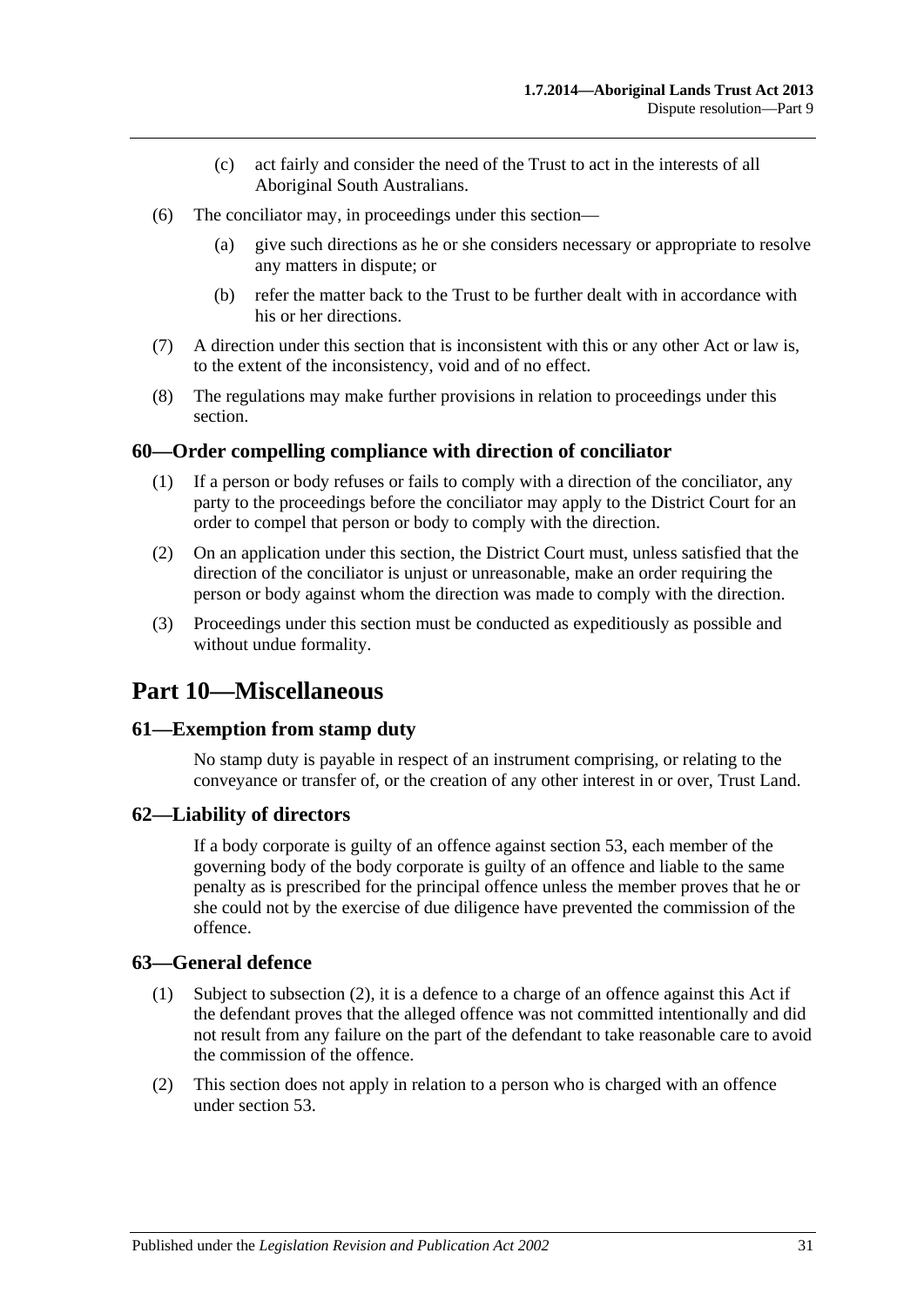## <span id="page-31-3"></span><span id="page-31-0"></span>**64—Confidentiality**

- (1) A person engaged or formerly engaged in the administration of this Act must not divulge or communicate personal information obtained (whether by that person or otherwise) in the course of official duties except—
	- (a) as required or authorised by or under this Act or any other Act or law; or
	- (b) with the consent of the person to whom the information relates; or
	- (c) in connection with the administration of this Act; or
	- (d) to an authority responsible under the law of a place outside this State, where the information is required for the proper administration of that law; or
	- (e) to an agency or instrumentality of this State, the Commonwealth or another State or a Territory of the Commonwealth for the purposes of the proper performance of its functions.

Maximum penalty: \$10 000.

- (2) [Subsection](#page-31-3) (1) does not prevent disclosure of statistical or other data that could not reasonably be expected to lead to the identification of any person to whom it relates.
- (3) Information that has been disclosed under [subsection](#page-31-3) (1) for a particular purpose must not be used for any other purpose by—
	- (a) the person to whom the information was disclosed; or
	- (b) any other person who gains access to the information (whether properly or improperly and whether directly or indirectly) as a result of that disclosure.

Maximum penalty: \$10 000.

#### <span id="page-31-1"></span>**65—Service**

A notice or document required or authorised by this Act to be given to a person may be given as follows:

- (a) by personal service on the person or an agent of the person;
- (b) by leaving it for the person at his or her place of residence or business with someone apparently over the age of 16 years;
- (c) by serving it by post on the person or an agent of the person;
- (d) if the person's whereabouts are unknown—by affixing it in a prominent position on the land to which it relates, or publishing a copy of it in a newspaper circulating generally throughout the State;
- (e) in a manner prescribed by regulation.

## <span id="page-31-2"></span>**66—Evidentiary provision**

In any proceedings—

(a) a certificate apparently signed by the Minister, or a delegate of the Minister, that on a specified date, or during a specified period, specified land was or was not Trust Land will, in the absence of proof to the contrary, be accepted as proof of the matter certified; and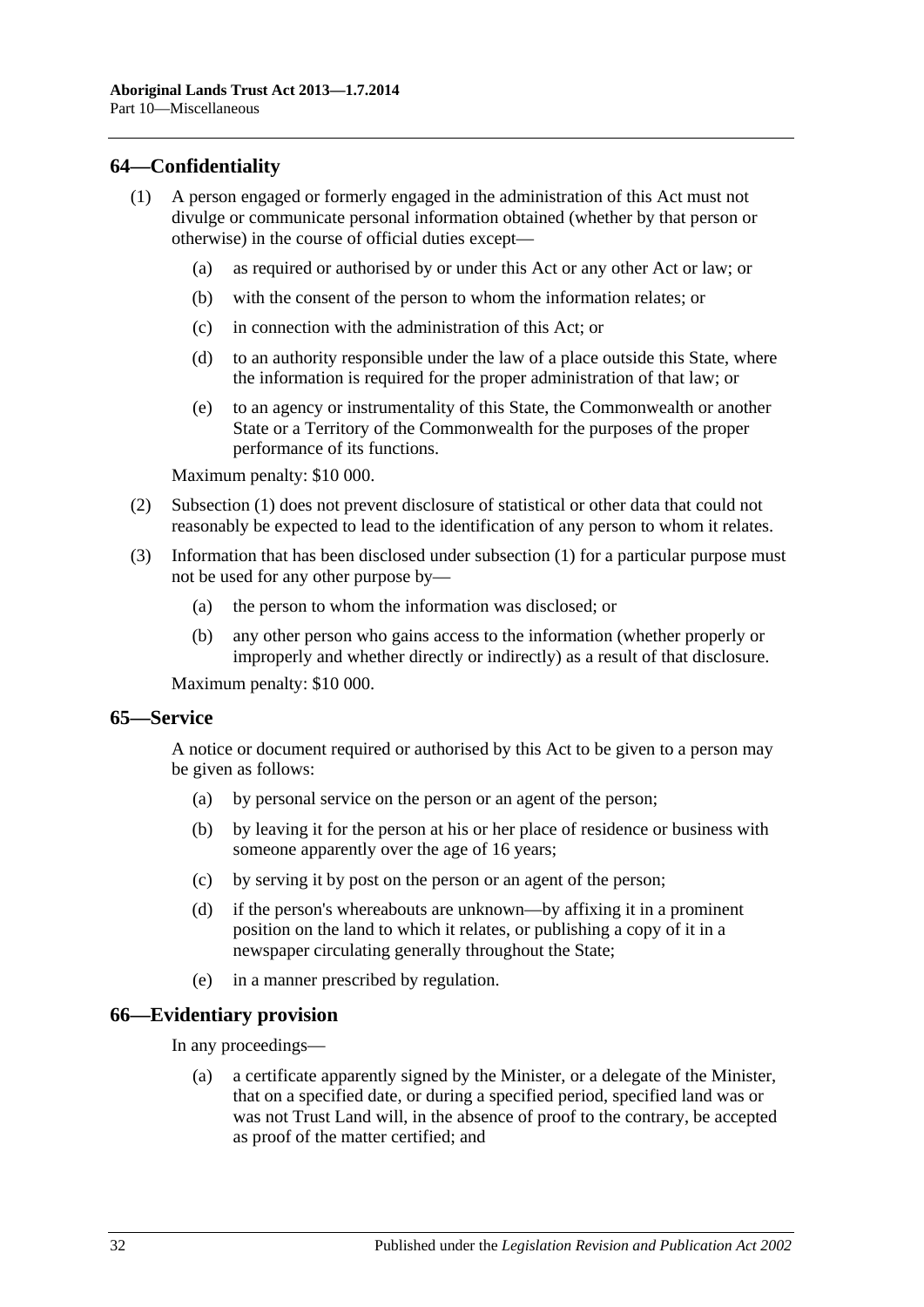- (b) a map or plan apparently signed by the Surveyor-General or an officer of the Surveyor-General will be accepted, in the absence of proof to the contrary, as an accurate map or plan of the land to which it relates; and
- (c) a certificate of value apparently signed by the Valuer-General or an officer of the Valuer-General will be accepted, in the absence of proof to the contrary, as proof of the value of the Trust Land, lease, improvements or other thing to which it relates as at the date of valuation specified in the certificate.

### <span id="page-32-3"></span><span id="page-32-0"></span>**67—Review of Trust Land**

- (1) The Minister must cause a review of all Trust Land to be conducted for the purposes of—
	- (a) ensuring that all Trust Land is accurately identified and described; and
	- (b) identifying and accurately recording any easements or other encumbrances on Trust Land,

and must cause a report on the results of the review to be submitted to the Minister.

- (2) The review and the report must be completed before the third anniversary of the commencement of this Act.
- (3) The Minister must cause a copy of the report submitted under [subsection](#page-32-3) (1) to be laid before both Houses of Parliament within 6 sitting days after receiving the report.

### <span id="page-32-1"></span>**68—Review of Act by Aboriginal Lands Parliamentary Standing Committee**

- (1) Without limiting the *[Aboriginal Lands Parliamentary Standing Committee Act](http://www.legislation.sa.gov.au/index.aspx?action=legref&type=act&legtitle=Aboriginal%20Lands%20Parliamentary%20Standing%20Committee%20Act%202003) 2003*, the Aboriginal Lands Parliamentary Standing Committee must, as soon as is reasonably practicable after the third anniversary of the commencement of this section, review the operation of this Act.
- (2) The Aboriginal Lands Parliamentary Standing Committee must, within 6 months after the review is completed, report on the matter to both Houses of Parliament.

#### <span id="page-32-4"></span><span id="page-32-2"></span>**69—Regulations**

- (1) The Governor may make such regulations as are contemplated by this Act or as are necessary or expedient for the purposes of this Act.
- (2) Without limiting [subsection](#page-32-4) (1), the regulations may make provisions of a saving or transitional nature consequent on the enactment of this Act or on the commencement of specified provisions of this Act or on the making of specified regulations.
- (3) The regulations—
	- (a) may be of general or limited application; and
	- (b) may make different provision according to the matters or circumstances to which they are expressed to apply; and
	- (c) may provide that a matter or thing in respect of which regulations may be made is to be determined according to the discretion of the Trust, the Minister or any other specified person or body; and
	- (d) may apply or incorporate, wholly or partially and with or without modification, a code, standard, policy or other document prepared or published by the Minister or another prescribed body.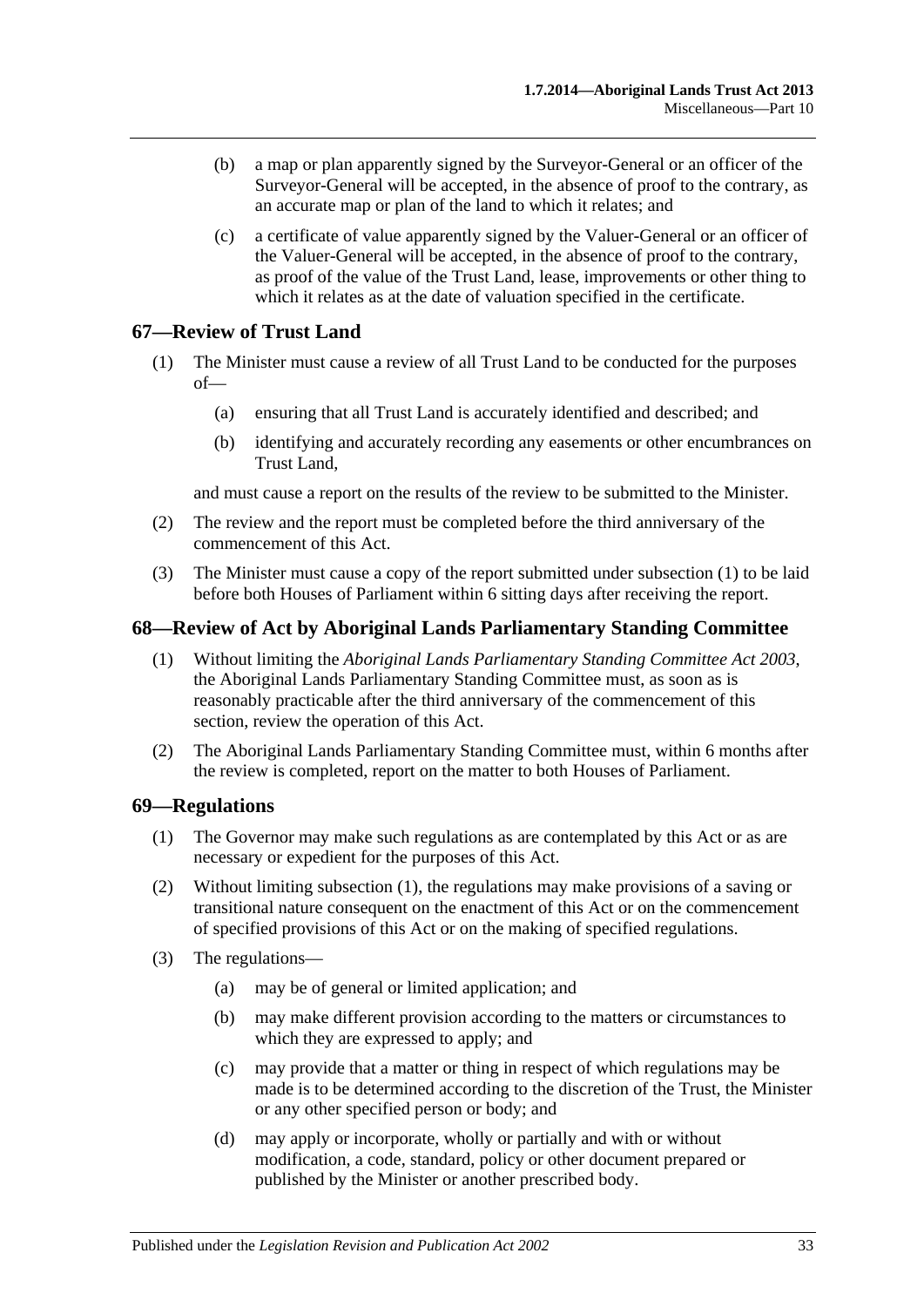- (4) A provision may, if the regulations so provide, take effect from a day that is earlier than the day on which the provision is made but, in such a case, the provision does not operate so as—
	- (a) to affect, in a manner prejudicial to any person (other than the Crown), the rights of that person existing before the date of publication of the regulation; or
	- (b) to impose liabilities on any person (other than the Crown) in respect of any thing done or omitted to be done before the date of publication of the regulation.

# <span id="page-33-0"></span>**Schedule 1—Related amendments, repeals and transitional provisions**

# **Part 1—Preliminary**

# <span id="page-33-1"></span>**1—Amendment provisions**

In this Schedule, a provision under a heading referring to the amendment of a specified Act amends the Act so specified.

# **Part 2—Amendment of** *Aboriginal Heritage Act 1988*

# <span id="page-33-2"></span>**2—Amendment of section 45—Commencement of prosecutions**

Section 45(1)(c)—after "1966" insert:

or the *[Aboriginal Lands Trust Act](http://www.legislation.sa.gov.au/index.aspx?action=legref&type=act&legtitle=Aboriginal%20Lands%20Trust%20Act%202013) 2013*

# **Part 3—Amendment of** *Aboriginal Lands Parliamentary Standing Committee Act 2003*

# <span id="page-33-3"></span>**3—Amendment of section 3—Interpretation**

Section 3, definition of *the lands*—after "1966" insert: or the *[Aboriginal Lands Trust Act](http://www.legislation.sa.gov.au/index.aspx?action=legref&type=act&legtitle=Aboriginal%20Lands%20Trust%20Act%202013) 2013*

# <span id="page-33-4"></span>**4—Amendment of section 6—Functions of Committee**

Section 6(a)—delete "*[Aboriginal Lands Trust Act](http://www.legislation.sa.gov.au/index.aspx?action=legref&type=act&legtitle=Aboriginal%20Lands%20Trust%20Act%201966) 1966*" and substitute: *[Aboriginal Lands Trust Act](http://www.legislation.sa.gov.au/index.aspx?action=legref&type=act&legtitle=Aboriginal%20Lands%20Trust%20Act%202013) 2013*

# **Part 4—Amendment of** *Real Property Act 1886*

# <span id="page-33-5"></span>**5—Substitution of section 6**

Section 6—delete section 6 and substitute:

# **6—Inconsistency with other Acts**

Unless the contrary intention is expressly indicated, in the event of an inconsistency with any other Act in respect of land to which this Act applies, this Act will prevail to the extent of the inconsistency.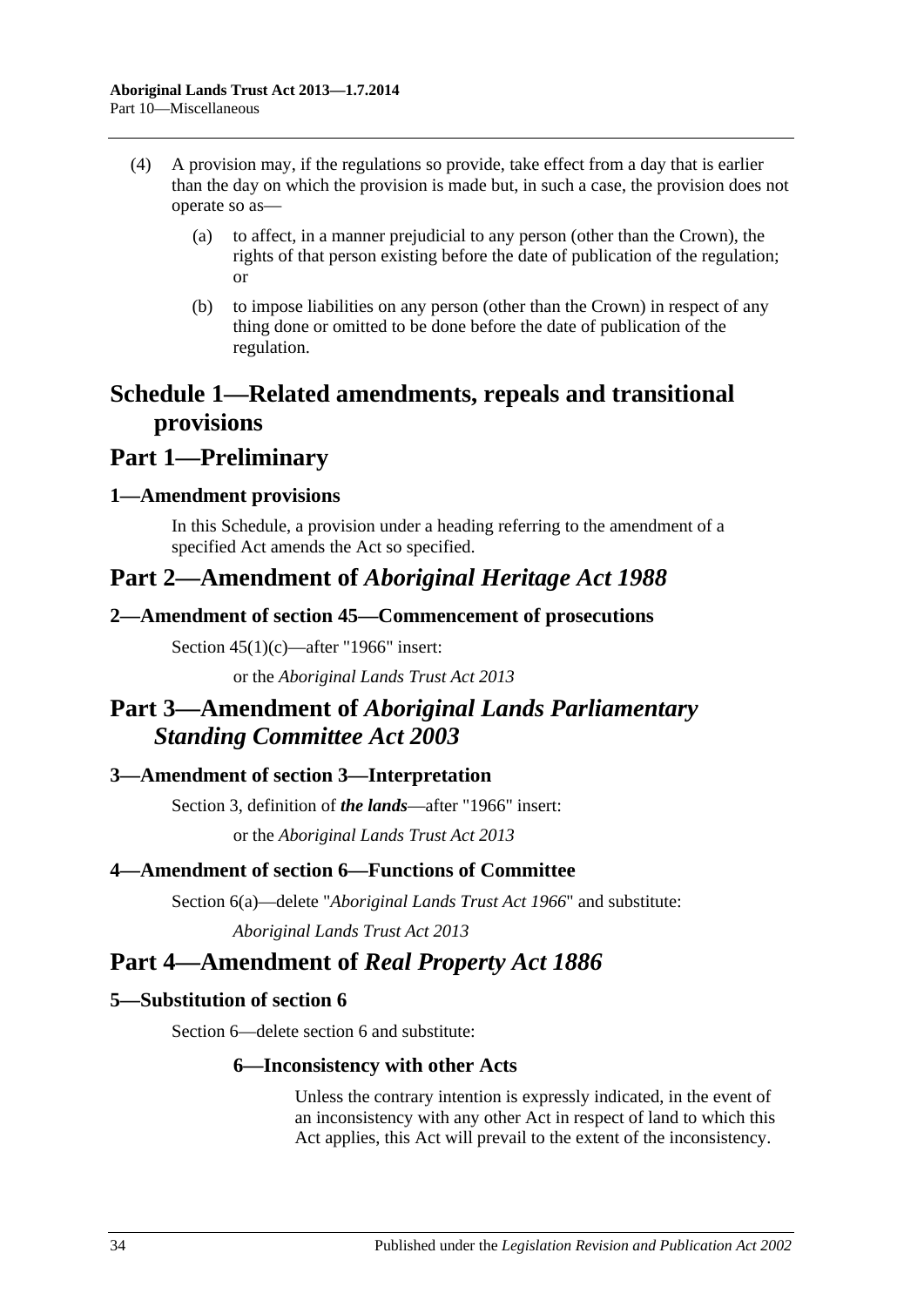# **Part 5—Repeal of** *Aboriginal Lands Trust Act 1966*

# <span id="page-34-0"></span>**6—Repeal of Act**

The *[Aboriginal Lands Trust Act](http://www.legislation.sa.gov.au/index.aspx?action=legref&type=act&legtitle=Aboriginal%20Lands%20Trust%20Act%201966) 1966* is repealed.

# **Part 6—Transitional provisions**

## <span id="page-34-1"></span>**7—Offices of Trust vacated on commencement of Act**

- (1) The office of each member of the Trust is vacated on the commencement of this clause.
- (2) [Section](#page-7-0) 10 does not apply in relation to the appointment of a person to fill an office vacated by this clause.

# <span id="page-34-2"></span>**8—Transfer of employment of Trust staff**

- (1) A person employed by the employing authority (within the meaning of the repealed Act) immediately before the commencement of this clause is transferred to the employment of the Trust.
- (2) Except where the Governor makes a proclamation under [subclause](#page-34-5) (3) that provides otherwise, a person's employment is subject to the same terms and conditions of employment that applied to the person's employment immediately before the commencement of this clause.
- <span id="page-34-5"></span>(3) The Governor may, by proclamation, make further provision in relation to the transfer of a person, or class of persons, under this clause (and a proclamation under this subclause will have effect according to its terms).
- (4) A transfer of a person under this clause does not constitute a breach of the person's contract of employment or termination of the person's employment, or affect the continuity of the person's employment for any purpose.

# <span id="page-34-3"></span>**9—Appointment of managers of Trust Land under repealed Act to continue**

- (1) On the commencement of this clause, a manager or management committee appointed in respect of particular Trust Land under section 16AA of the repealed Act will be taken to have been appointed as a manager of that Trust Land under [section](#page-20-1) 45.
- (2) Subject to this Act, the appointment of a manager of Trust Land by this clause will be taken to be subject to the same conditions, and will continue for the remainder of the term, applying immediately before the commencement of this clause to the person's or body's appointment under section 16AA of the repealed Act.

## <span id="page-34-4"></span>**10—Continuation of leases and licences**

A lease or licence granted under the *[Aboriginal Lands Trust Act](http://www.legislation.sa.gov.au/index.aspx?action=legref&type=act&legtitle=Aboriginal%20Lands%20Trust%20Act%201966) 1966* and in force immediately before the commencement of this clause continues in force in accordance with its terms as if it were a lease or licence (as the case requires) granted under this Act.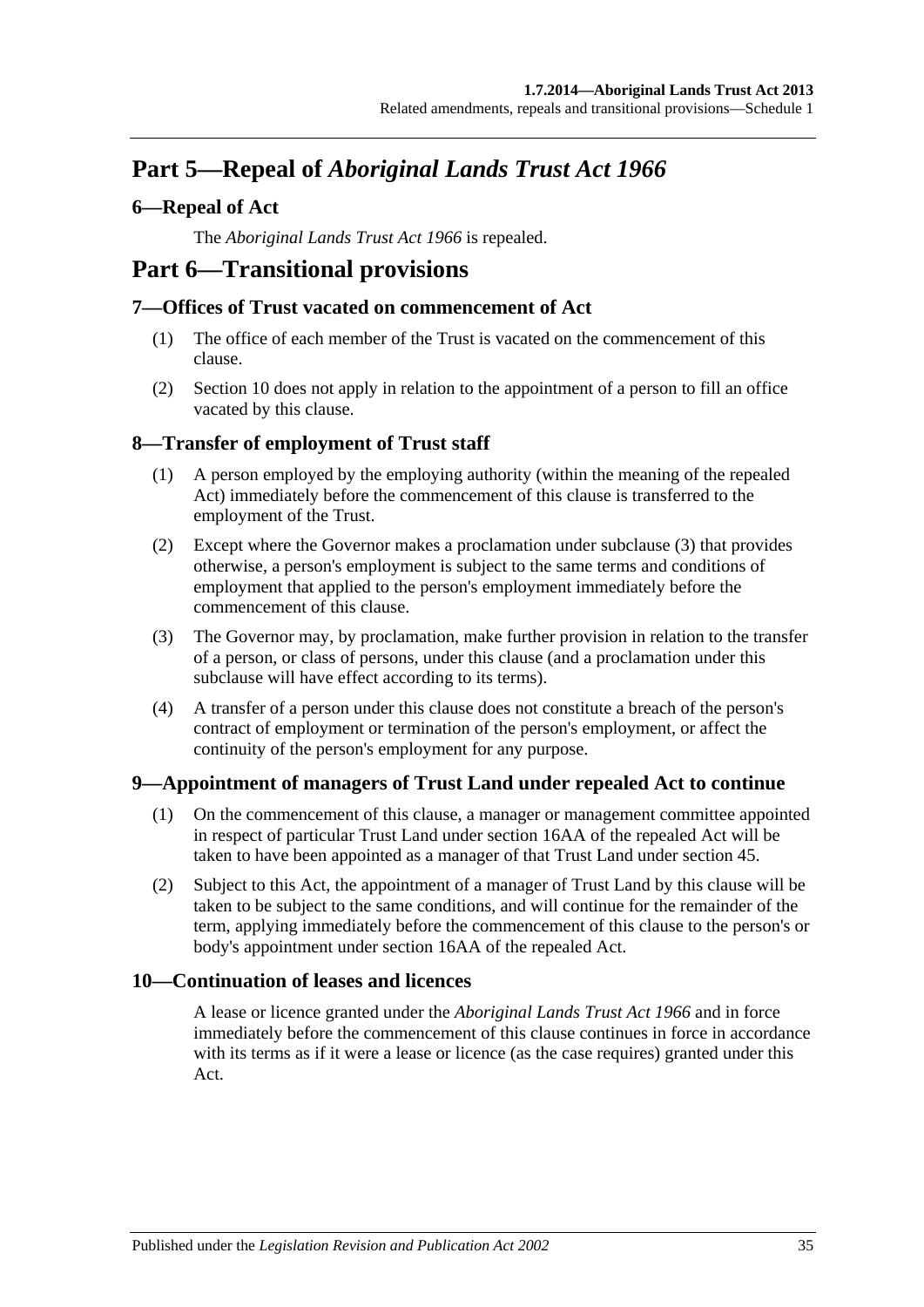Schedule 1—Related amendments, repeals and transitional provisions

### <span id="page-35-0"></span>**11—Transitional provision for purposes of [section](#page-21-5) 49**

A requirement of recommendation or consultation under [section](#page-21-5) 49 does not apply in relation to the first regulations made under that section to the extent that the regulations are substantially the same as the *[Aboriginal Lands Trust \(Umoona](http://www.legislation.sa.gov.au/index.aspx?action=legref&type=subordleg&legtitle=Aboriginal%20Lands%20Trust%20(Umoona%20Community)%20Regulations%202007)  [Community\) Regulations](http://www.legislation.sa.gov.au/index.aspx?action=legref&type=subordleg&legtitle=Aboriginal%20Lands%20Trust%20(Umoona%20Community)%20Regulations%202007) 2007* or the *[Aboriginal Lands Trust \(Yalata Reserve\)](http://www.legislation.sa.gov.au/index.aspx?action=legref&type=subordleg&legtitle=Aboriginal%20Lands%20Trust%20(Yalata%20Reserve)%20Regulations%202005)  [Regulations](http://www.legislation.sa.gov.au/index.aspx?action=legref&type=subordleg&legtitle=Aboriginal%20Lands%20Trust%20(Yalata%20Reserve)%20Regulations%202005) 2005*, in each case as in force immediately before the commencement of this clause.

### <span id="page-35-1"></span>**12—Transitional provisions for purposes of [section](#page-22-0) 50**

- (1) For the purposes of [section](#page-22-0) 50, a person who was, immediately before the commencement of this clause, an authorised officer pursuant to section 16A(1)(b) of the repealed Act (as in force immediately before the commencement of this clause) will be taken to be an authorised officer appointed by the Minister to whom the administration of the *[Public Intoxication Act](http://www.legislation.sa.gov.au/index.aspx?action=legref&type=act&legtitle=Public%20Intoxication%20Act%201984) 1984* is committed on the recommendation of the Trust (and any conditions or limitations prescribed or otherwise applicable under that section will continue to apply according to their terms).
- (2) Subject to this Act, a proclamation made under section 16A(2) of the repealed Act continues to have effect according to its terms as if it were a proclamation made under [section](#page-22-0) 50.

#### <span id="page-35-2"></span>**13—Transitional provisions—mining**

- (1) This clause applies to a mining authority granted, or purportedly granted, under a mining Act and that is in force, or purportedly in force, immediately before the commencement of this clause.
- (2) Despite a provision of [Part](#page-23-0) 7 of this Act, a mining authority to which this clause applies—
	- (a) will, despite a provision of the repealed Act, be taken to have been validly granted; and
	- (b) will, subject to the relevant mining Act, be taken to continue in accordance with its terms until its expiry in accordance with that Act.
- (3) [Section](#page-25-0) 53 will be taken not to apply to a person who holds a mining authority to which this clause applies to the extent that the holder of the mining authority, and his or her agents, contractors and employees—
	- (a) carries out any mining operations conducted pursuant to the mining authority in accordance with the relevant mining Act; and
	- (b) complies with any conditions or limitations that apply to, or in relation to, the mining authority under the relevant mining Act.
- (4) For the purposes of this clause, a renewal (however described) of a mining authority to which this clause applies will be taken to be a grant of a new mining authority.
- (5) A term or phrase used in this clause that is defined in [Part](#page-23-0) 7 of the Act has the same meaning as in that Part.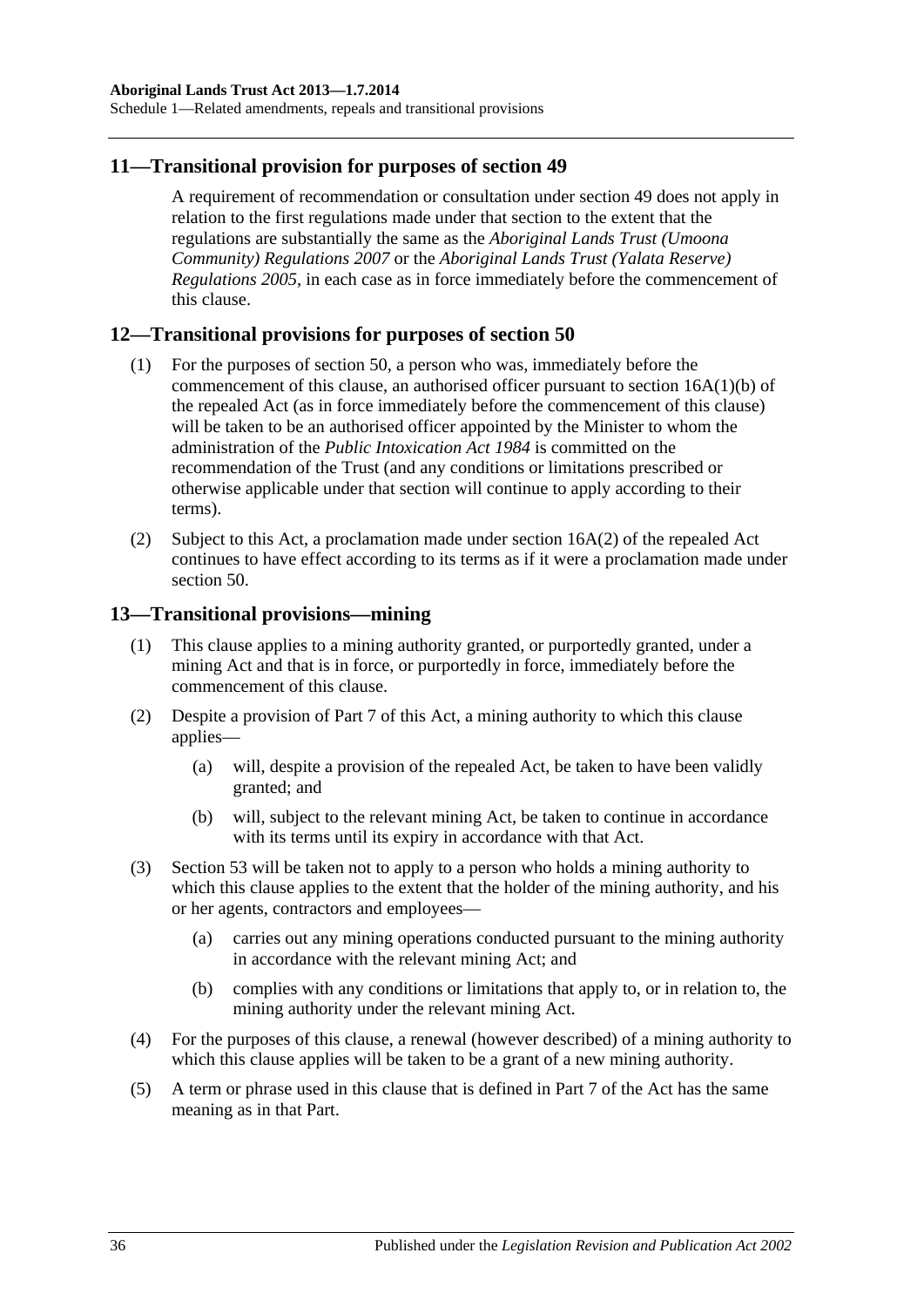#### (6) In this clause—

*relevant mining Act*, in relation to a particular mining authority, means the mining Act under which the mining authority was granted or purportedly granted.